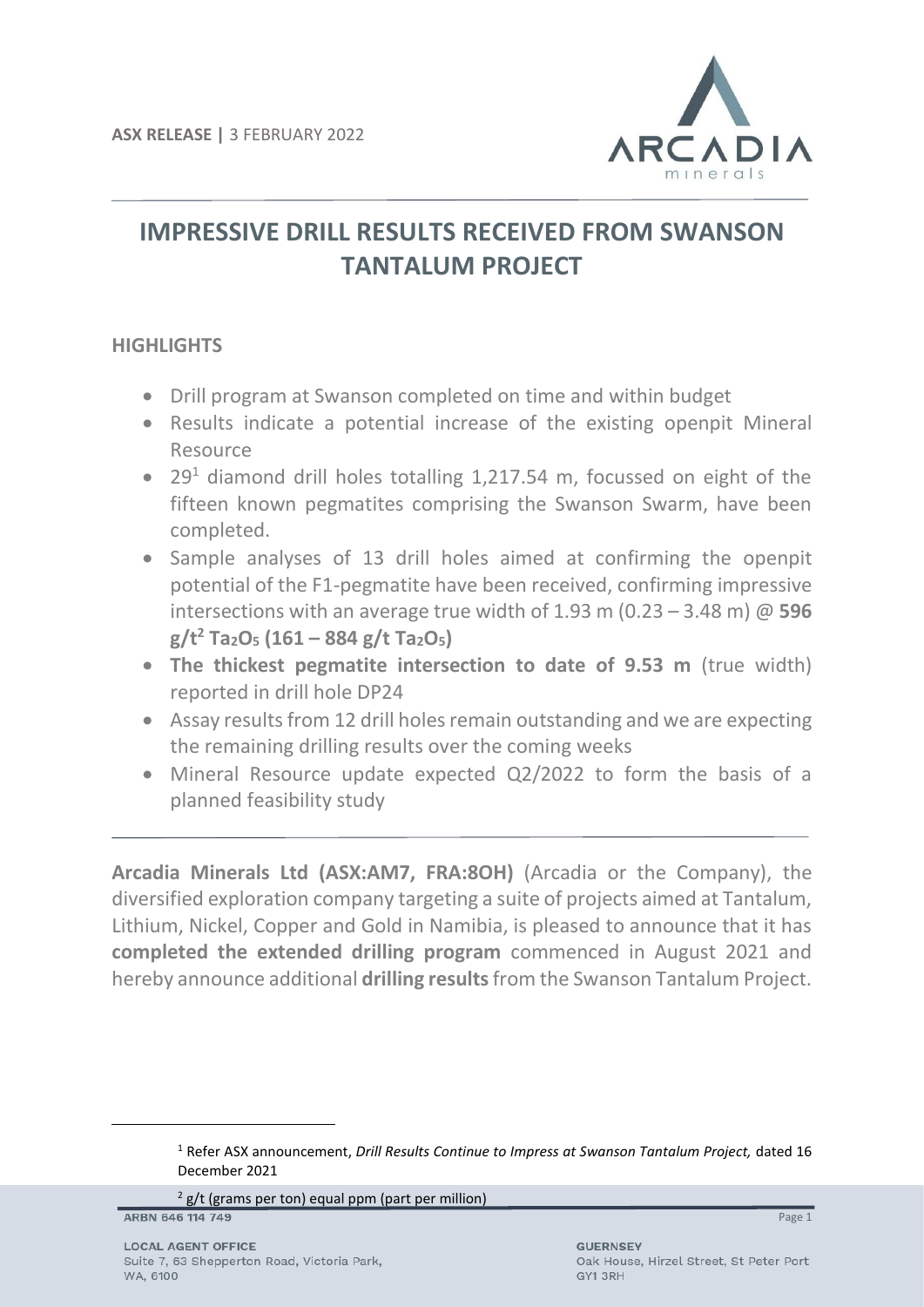

**Philip le Roux, the CEO of Arcadia stated:** "*The phase 2 drilling campaign has been completed on time and within budget without injuries. The results have exceeded our expectations. We are looking forward to the updated Mineral Resource statement for the Swanson Tantalum project by Snowden Mining Consultants by Q2/2022 and to possibly complete a feasibility study by Q3/2022".* 

**Jurie Wessels, the Executive Chairman of Arcadia added:** *"Our stated aim at the listing of Arcadia on the 23 June 2021 was to transform the Swanson Tantalum Project into a cash generative exploitation operation as soon as possible. The results achieved with this drilling program has given us the confidence to forge ahead with the necessary studies to achieve this vision, and to commence with preparations to attract appropriate financing mechanisms once the feasibility study is successful".*

# **Drilling Results**

The aim of the additional drilling campaign was to convert the current JORC compliant inferred Mineral Resource to an indicated and/or measured Mineral Resource, and to add additional indicated and inferred Mineral Resources to the existing JORC Mineral Resource, which was declared by the Company on 23 September 2021 $<sup>3</sup>$ . The existing</sup> Mineral Resource estimate confirmed a maiden Indicated Mineral Resource of 633,500 tons @ 431 g/t Ta<sub>2</sub>O<sub>5</sub>, 2800 ppm Li<sub>2</sub>O and 76 g/t Nb<sub>2</sub>O<sub>5</sub>, and an inferred Mineral Resource of 544,000 tons @ 389 g/t Ta<sub>2</sub>O<sub>5</sub>, 3000 ppm Li<sub>2</sub>O and 75 g/t Nb<sub>2</sub>O<sub>5</sub> for a **total Mineral Resource of 1.2Mt @ 412 g/t Ta2O5,** 2900 ppm Li2O and 76 g/t  $Nb<sub>2</sub>O<sub>5</sub>$ .

The completed additional drilling campaign focused on the up-dip potential of 11 of the 15 identified flat dipping and shallow pegmatites that exist within the Swanson pegmatite swarm, and in particular at the openpit potential of the eight pegmatites (D0, D1, D2, E6, E7, E8, F1 and F2) 4 .

A total of 29 diamond drill holes, totalling 1,217.54 m has been completed. All the holes contained pegmatite intersections and have been sampled and the samples were sent to Scientific Services Laboratory in South Africa for analyses.

<sup>3</sup> Refer ASX announcement, *Maiden JORC Resource at Swanson Ta/Li Project,* dated 23 September 2021

<sup>4</sup> Refer ASX announcement, *Drilling underway at Swanson and First Ta/Li Resource estimate expected*, dated 01 September 2021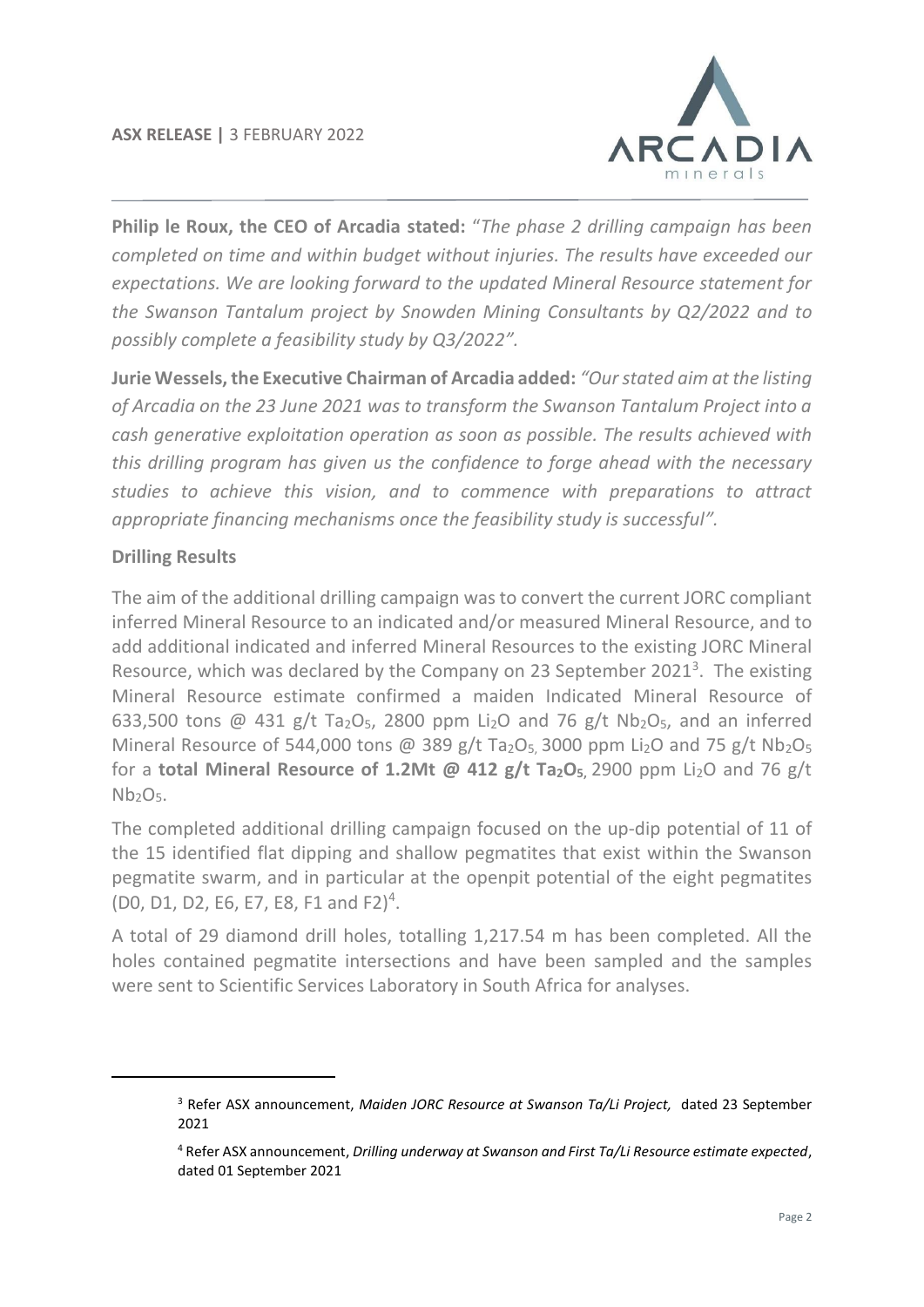

Sample results for thirteen holes have been received. These holes were drilled to confirm the open-pit potential of the F1-pegmatite with significant true width intersections shown below:

| $\bullet$ | <b>DP01</b>  | 2.16M @       | 505 g/t Ta <sub>2</sub> O <sub>5</sub> + 111 ppm Li <sub>2</sub> O  |  | $+$ 59 g/t Nb <sub>2</sub> O <sub>5</sub>   |
|-----------|--------------|---------------|---------------------------------------------------------------------|--|---------------------------------------------|
| $\bullet$ | <b>DP02:</b> | $1.79m$ @     | 476 g/t Ta <sub>2</sub> O <sub>5</sub> + 8562 ppm Li <sub>2</sub> O |  | $+$ 58 g/t Nb <sub>2</sub> O <sub>5</sub>   |
| $\bullet$ | <b>DP04:</b> | $1.17m$ @     | $884 g/t$ Ta <sub>2</sub> O <sub>5</sub> + 98 ppm Li <sub>2</sub> O |  | $+ 90 g/t Nb2O5$                            |
| $\bullet$ | <b>DP05:</b> | $1.94m$ @     | 745 g/t Ta <sub>2</sub> O <sub>5</sub> + 37 ppm Li <sub>2</sub> O   |  | $+ 71 g/t Nb2O5$                            |
| $\bullet$ | <b>DP07:</b> | $1.63m$ @     | 649 g/t Ta <sub>2</sub> O <sub>5</sub> + 542pm Li <sub>2</sub> O    |  | $+$ 87 g/t Nb <sub>2</sub> O <sub>5</sub>   |
| $\bullet$ | <b>DP08:</b> | $0.23m$ @     | 161 g/t Ta <sub>2</sub> O <sub>5</sub> + 5083 ppm Li <sub>2</sub> O |  | $+$ 44 g/t Nb <sub>2</sub> O <sub>5</sub>   |
| $\bullet$ | <b>DP11:</b> | $2.51m$ @     | 750 g/t Ta <sub>2</sub> O <sub>5</sub> + 54 ppm Li <sub>2</sub> O   |  | $+$ 57 g/t Nb <sub>2</sub> O <sub>5</sub>   |
| $\bullet$ | <b>DP12:</b> | $1.44$ m $@$  | 643 g/t Ta <sub>2</sub> O <sub>5</sub> + 166 ppm Li <sub>2</sub> O  |  | $+ 67 g/t Nb2O5$                            |
| $\bullet$ | <b>DP15</b>  | 3.48m @       | 479 g/t Ta <sub>2</sub> O <sub>5</sub> + 77 ppm Li <sub>2</sub> O   |  | $+$ 49 g/t Nb <sub>2</sub> O <sub>5</sub>   |
| $\bullet$ | <b>DP18:</b> | $0.87m$ @     | $342$ g/t Ta <sub>2</sub> O <sub>5</sub> + 98 ppm Li <sub>2</sub> O |  | $+$ 82 g/t Nb <sub>2</sub> O <sub>5</sub>   |
| $\bullet$ | <b>DP20:</b> | $2.96m$ @     | $614$ g/t Ta <sub>2</sub> O <sub>5</sub> + 51 ppm Li <sub>2</sub> O |  | $+$ 54 g/t Nb <sub>2</sub> O <sub>5</sub>   |
| $\bullet$ | <b>DP21:</b> | $2.88m$ @     | 454 g/t Ta <sub>2</sub> O <sub>5</sub> + 89 ppm Li <sub>2</sub> O   |  | $+$ 82 g/t Nb <sub>2</sub> O <sub>5</sub>   |
| $\bullet$ |              | DP22: 2.11m @ | 762 g/t Ta <sub>2</sub> O <sub>5</sub> + 133 ppm Li <sub>2</sub> O  |  | $+$ 84 g/t Nb <sub>2</sub> O <sub>5</sub> . |

The weighted average width and grade of the F1 pegmatite as intersected in 13 drill holes covering the up-dip and potentially the openpit target area is given as 1.93 m  $(0.23 - 3.48 \text{ m})$  @ 596 g/t Ta<sub>2</sub>O<sub>5</sub> (161 – 884 ppm) + 765 ppm Li<sub>2</sub>O (37 – 8562 ppm) + 67  $g/t$  Nb<sub>2</sub>O<sub>5</sub> (54 – 90 g/t).

Three drill holes drilled over the D-pegmatite area (D0, D1 and D2 pegmatites) contained several stacked intersections of > 3 m, with the thickest single intersection being 9.53 m. These intersections are presented in Table 1 of Appendix 1; however, the sampling results are still outstanding.

To date, sample results of seventeen drill holes have now been received, inclusive of the four drill holes previously released<sup>5</sup>. For more information, please refer to the map in Appendix 3 and the drill table in Appendix 2.

A Mineral Resource update, is to be conducted by Snowden Mining Consultants once all the assay results are received and is expected to be completed by Q2/2022. It is expected that this Mineral Resource update would form the basis of a planned feasibility study of the project.

<sup>5</sup> Refer ASX announcement, Drill Results Continue to Impress at Swanson Tantalum Project, dated 16 December 2021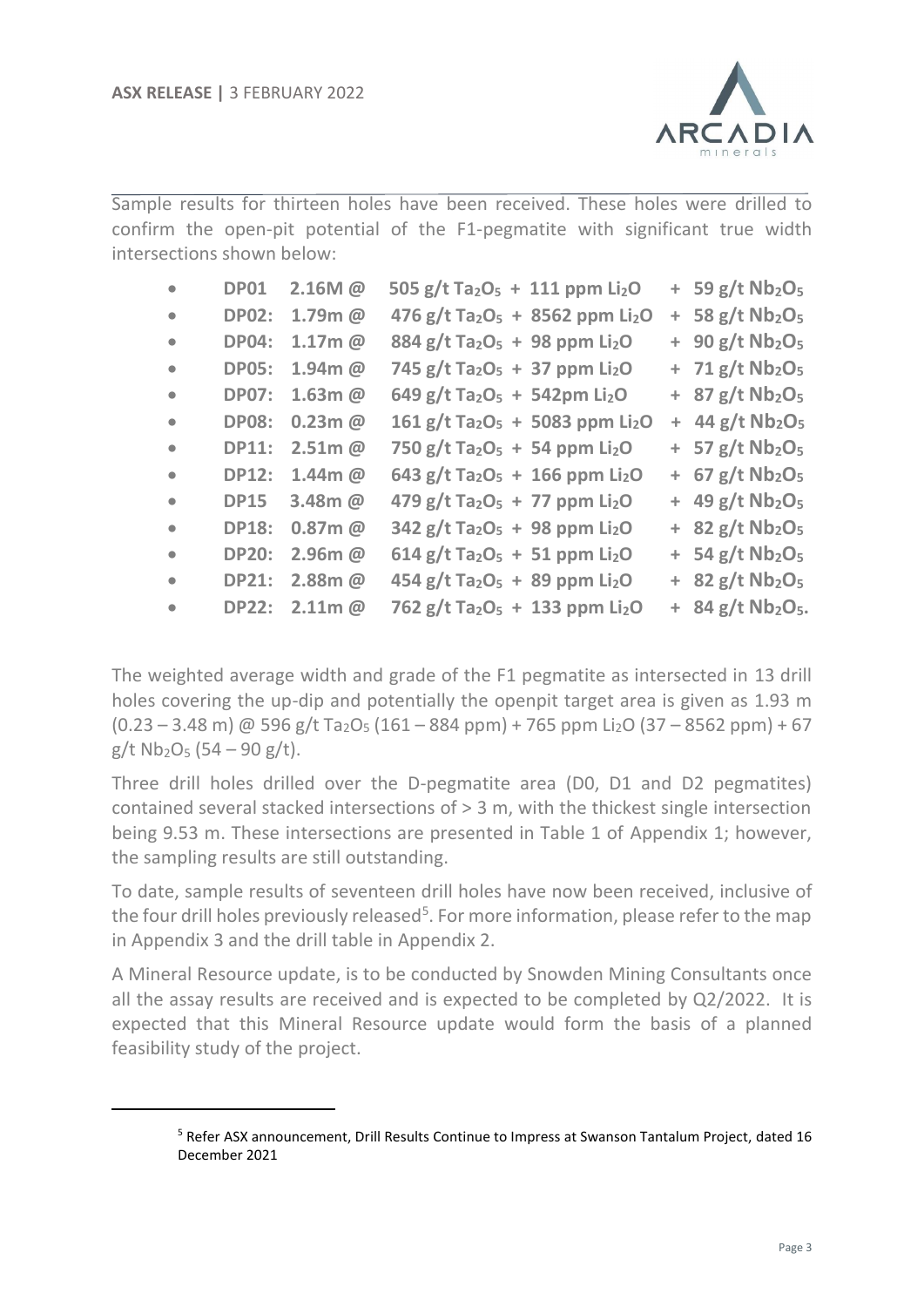

# **Additional Information**

The information relating to Mineral Resources in this announcement is extracted from a report styled "*Report for Orange River Pegmatite (Pty) Ltd, Geology and Mineral Resources of the D and F Pegmatites, 21 September 2021*" and can be found at [www.arcadiaminerals.global.](http://www.arcadiaminerals.global/)

**This announcement has been authorised for release by the directors of Arcadia Minerals Limited.**

For further information please contact: Jurie Wessels **Executive Chairman Arcadia Minerals Limited [info@arcadiaminerals.global](mailto:info@arcadiaminerals.global)**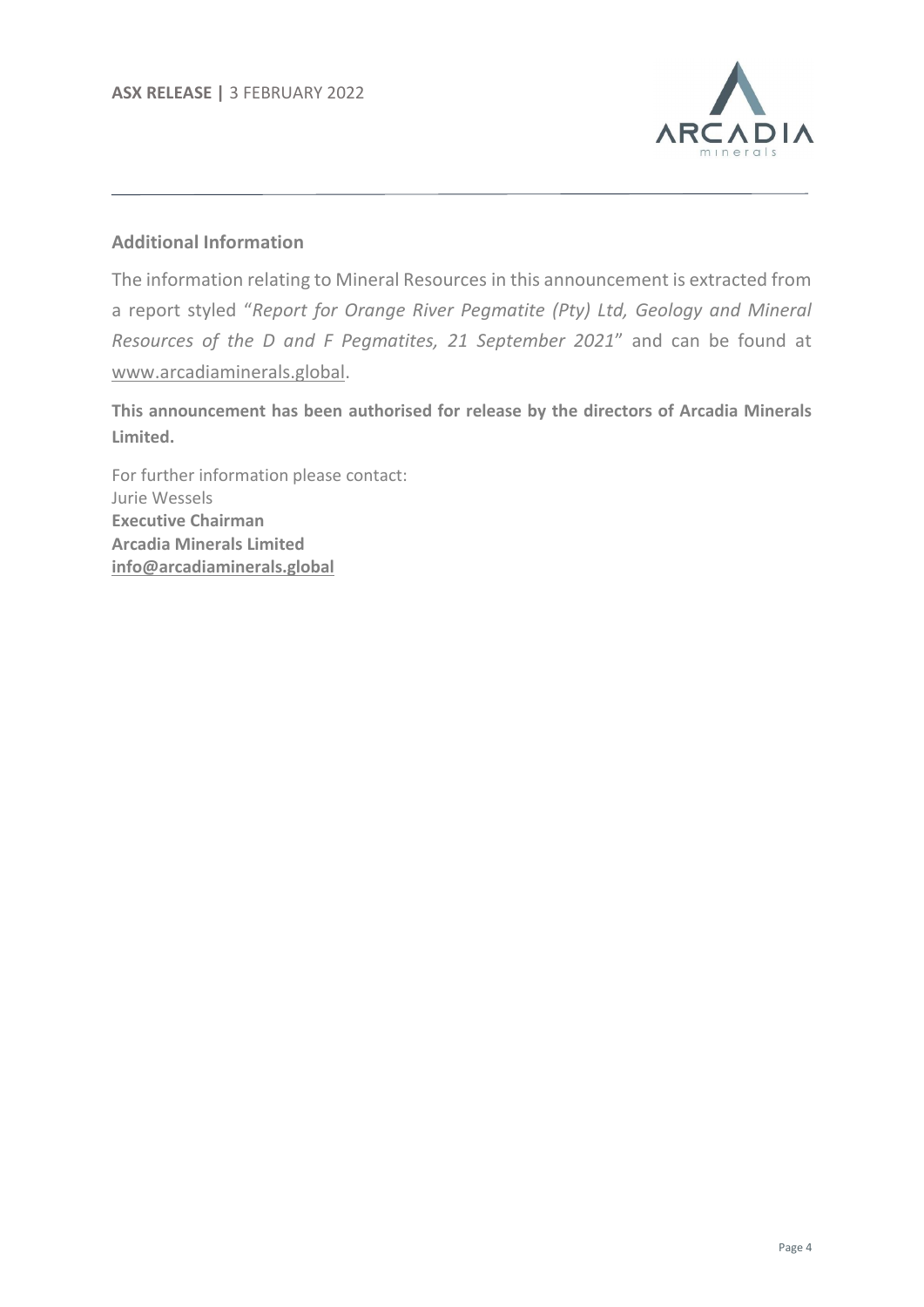

#### **COMPETENT PERSONS STATEMENT & PREVIOUSLY REPORTED INFORMATION**

The information in this announcement that relates to Exploration Results listed in Appendix 4 below is based on, and fairly represents, information and supporting documentation prepared by the Competent Person whose name appears, who is either an independent consultant to the Company and a member of a Recognised Professional Organisation or a director of the Company. The persons named below has sufficient experience relevant to the style of mineralisation and types of deposits under consideration and to the activity which he has undertaken to quality as a Competent Person as defined in the JORC Code 2012.

| <b>Competent Person</b> | <b>Membership</b>                                            | <b>Report/Document</b> |  |  |  |  |  |
|-------------------------|--------------------------------------------------------------|------------------------|--|--|--|--|--|
| Mr Philip le Roux       | South African Council for Natural This announcement and JORC |                        |  |  |  |  |  |
| (Director)              | Arcadia Scientific Professions #400125/09 Tables             |                        |  |  |  |  |  |
| Minerals)               |                                                              |                        |  |  |  |  |  |

As stated above at footnotes 1, 3, 4 and 5 the Company confirms that the form and context in which the Competent Person's findings are presented have not been materially modified from the original market announcements.

#### **Mineral Resources**

The Company confirms that it is not aware of any new information or data that materially affects the information included in the Arcadia Minerals resource estimate and all material assumptions and parameters underpinning the estimate continue to apply and have not materially changed when referring to its resource announcement made on 23 September 2021, *Maiden JORC Resource at Swanson Ta/Li Project*. The Company confirms that the form and context in which the Competent Person's findings are presented have not been materially modified from the original market announcement.

#### **DISCLAIMER**

Some of the statements appearing in this announcement may be forward-looking statements. You should be aware that such statements are only predictions and are subject to inherent risks and uncertainties. Those risks and uncertainties include factors and risks specific to the industries in which Arcadia operates and proposes to operate as well as general economic conditions, prevailing exchange rates and interest rates and conditions in the financial markets, among other things. Actual events or results may differ materially from the events or results expressed or implied in any forward-looking statement. No forward-looking statement is a guarantee or representation as to future performance or any other future matters, which will be influenced by a number of factors and subject to various uncertainties and contingencies, many of which will be outside Arcadia's control.

The Company does not undertake any obligation to update publicly or release any revisions to these forward-looking statements to reflect events or circumstances after today's date or to reflect the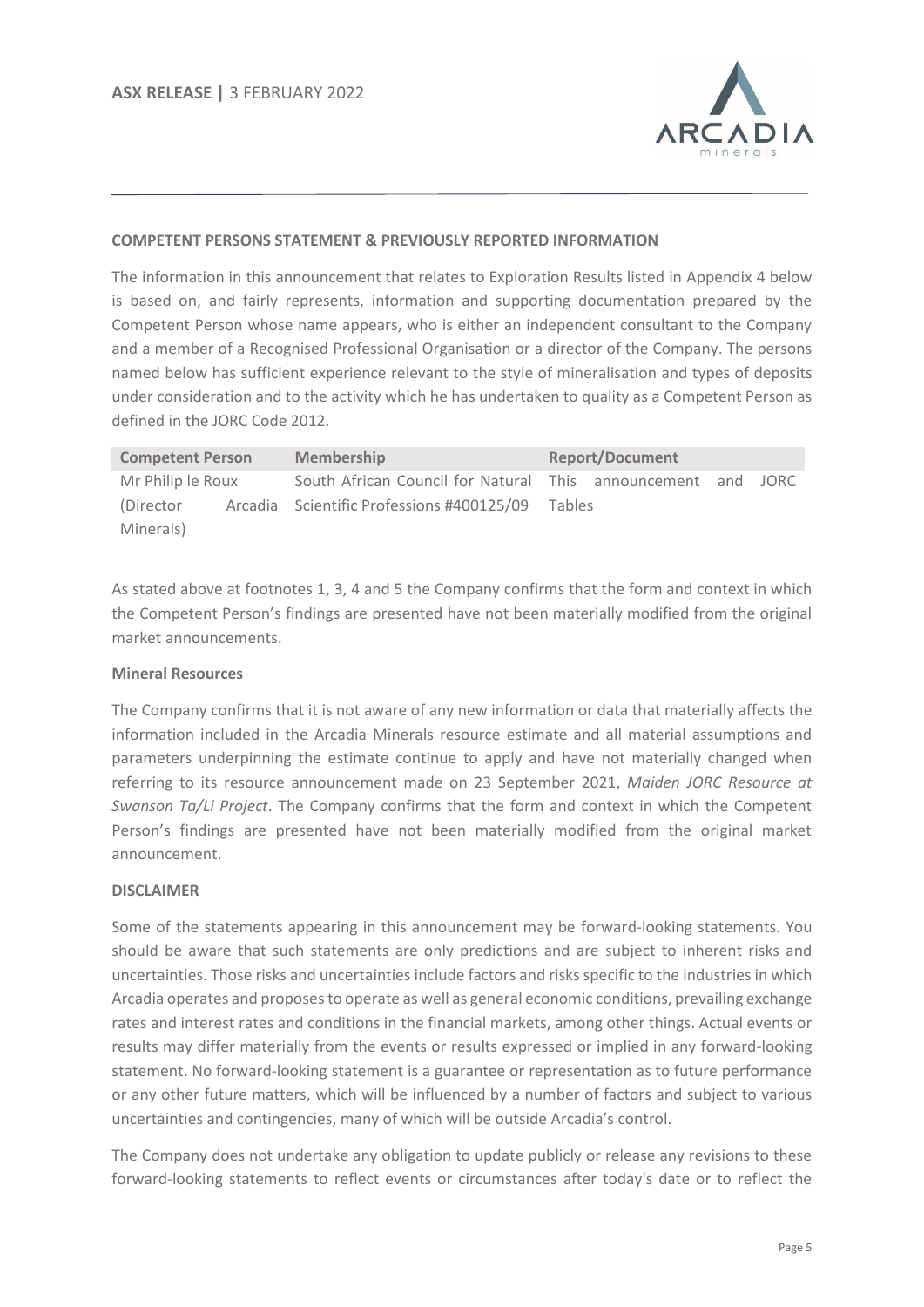

occurrence of unanticipated events. No representation or warranty, express or implied, is made as to the fairness, accuracy, completeness or correctness of the information, opinions or conclusions contained in this announcement. To the maximum extent permitted by law, none of Arcadia, its directors, employees, advisors or agents, nor any other person, accepts any liability for any loss arising from the use of the information contained in this announcement. You are cautioned not to place undue reliance on any forward-looking statement. The forward-looking statements in this announcement reflect views held only as at the date of this announcement.

This announcement is not an offer, invitation, or recommendation to subscribe for, or purchase securities by the Company. Nor does this announcement constitute investment or financial product advice (nor tax, accounting, or legal advice) and is not intended to be used for the basis of making an investment decision. Investors should obtain their own advice before making any investment decision.

#### **BACKGROUND ON ARCADIA**

Arcadia is a Namibia-focused diversified metals exploration company, which is domiciled in Guernsey. The Company explores for a suite of Gold and battery metals (Nickel, Lithium and Copper) and owns the advanced Swanson Tantalum & Lithium project. Some of the Company's projects are located in the neighbourhood of established mining operations and significant discoveries.

The mineral projects include-

- 1. The Swanson Project advanced tantalum and lithium project with early development potential
- 2. Kum-Kum Project prospective for nickel, copper, and platinum group elements
- 3. Karibib Project prospective for copper and gold
- 4. Bitterwasser Project prospective for lithium-in-brines and lithium-in-clays.

The Swanson Project contains a JORC Mineral Resource of 1.2Mt at an average grade of 412g/t Ta2O5, 76g/t Nb2O5 and 0.29% Li2O, which is derived from 23 drillholes completed in September 2020 over 3 pegmatites and announced on the 23<sup>rd</sup> of September 2021.

| <b>Classification</b> | <b>Pegmatite</b> | Mass (kt) | Ta <sub>2</sub> O <sub>5</sub><br>(ppm) | Nb <sub>2</sub> O <sub>5</sub><br>(ppm) | $Li2O$ (%) |
|-----------------------|------------------|-----------|-----------------------------------------|-----------------------------------------|------------|
| Indicated             | D <sub>0</sub>   | 4.6       | 289                                     | 77                                      | 1.06       |
|                       | D <sub>1</sub>   | 221.1     | 372                                     | 82                                      | 0.55       |
|                       | D <sub>2</sub>   | 280.5     | 439                                     | 82                                      | 0.20       |
|                       | F <sub>1</sub>   | 157.4     | 504                                     | 57                                      | 0.03       |
|                       | Total            | 663.5     | 431                                     | 76                                      | 0.28       |
| Inferred              | D <sub>0</sub>   | 79.7      | 354                                     | 54                                      | 0.87       |
|                       | D <sub>1</sub>   | 188.4     | 337                                     | 85                                      | 0.34       |
|                       | D <sub>2</sub>   | 214.0     | 407                                     | 80                                      | 0.13       |
|                       | F1               | 61.9      | 527                                     | 55                                      | 0.01       |
|                       | Total            | 544.0     | 389                                     | 75                                      | 0.30       |
| Indicated + Inferred  | D <sub>0</sub>   | 84.3      | 351                                     | 55                                      | 0.88       |
|                       | D <sub>1</sub>   | 409.5     | 356                                     | 83                                      | 0.45       |
|                       | D <sub>2</sub>   | 494.4     | 425                                     | 81                                      | 0.17       |
|                       | F1               | 219.2     | 510                                     | 56                                      | 0.02       |
|                       | Total            | 1.207.5   | 412                                     | 76                                      | 0.29       |

For more details, please visit [www.arcadiaminerals.global](http://www.arcadiaminerals.global/)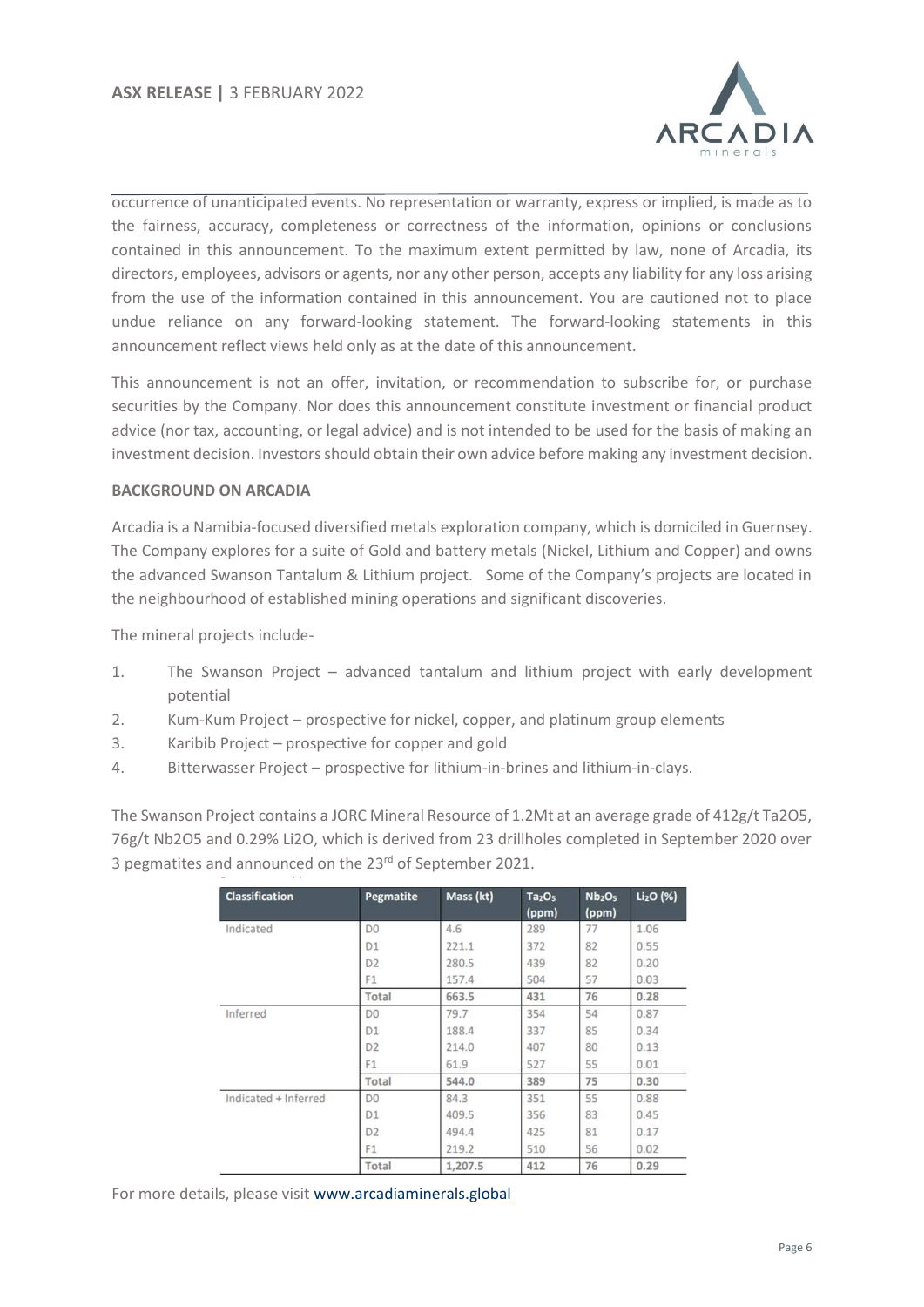

#### **Appendix 1 - Table 1: Pegmatite intersections in drill holes DP24, DP25 and DP26 in the Dpegmatite area. Intersections are given in true width. Sample results are still pending.**

| <b>DHID</b> | EOH(m) | <b>Total pegmatite</b><br>intersections (m) | <b>Intersection from</b><br>(m) | Intersection to<br>(m) | True width (m) |
|-------------|--------|---------------------------------------------|---------------------------------|------------------------|----------------|
| <b>DP24</b> | 48.25  | 9.53                                        | 27.38                           | 37.00                  | 9.53           |
|             |        |                                             | 28.00                           | 31.59                  | 3.56           |
| <b>DP25</b> | 58.52  | 10.39                                       | 39.88                           | 43.36                  | 3.45           |
|             |        |                                             | 44.61                           | 47.69                  | 3.05           |
|             |        |                                             | 49.09                           | 49.43                  | 0.34           |
|             |        |                                             | 16.11                           | 19.81                  | 3.67           |
|             |        |                                             | 31.91                           | 35.16                  | 3.22           |
| <b>DP26</b> |        | 11.77                                       | 35.25                           | 35.35                  | 0.10           |
|             | 52.83  |                                             | 35.47                           | 36.52                  | 1.04           |
|             |        |                                             | 42.09                           | 45.35                  | 3.23           |
|             |        |                                             | 48.55                           | 49.07                  | 0.52           |

| From (m) |  |
|----------|--|
|----------|--|

**From (m) To (m) Applied dip (°) Apparent width (m) True width (m)**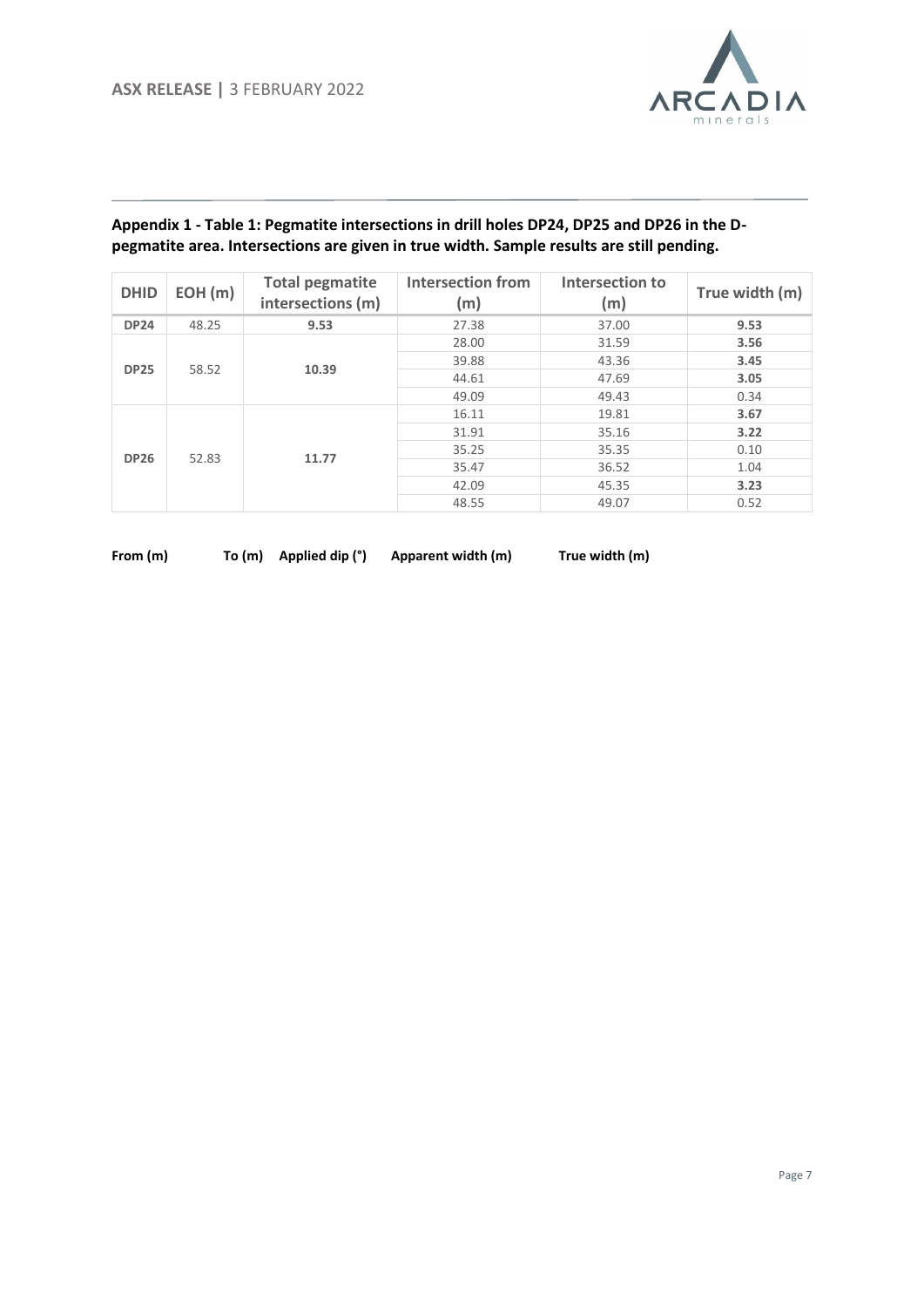

|             |        |        | <b>Collar coordinates</b><br>(WGS84 UTM34S) |       |            |          |        | dip (°)        | width                       | width (m) |            | Weighted average grades                   |                       | <b>Samples</b> |
|-------------|--------|--------|---------------------------------------------|-------|------------|----------|--------|----------------|-----------------------------|-----------|------------|-------------------------------------------|-----------------------|----------------|
| <b>DHID</b> | EOH(m) | X      | Y                                           | Z     | <b>Inc</b> | From (m) | To (m) | <b>Applied</b> | Apparent<br>$\widehat{\Xi}$ | True      | Li2O (ppm) | <b>Nb2O5 (ppm)</b>                        | <b>Ta2O5</b><br>(g/t) |                |
|             |        |        | 682400                                      |       |            | 2.81     | 3.39   | 17             | 0.58                        | 0.56      | $\Omega$   | 60                                        | 652                   | X0743          |
| <b>DP01</b> | 30.05  | 271899 | 0                                           | 740.0 | 90.0       | 26.37    | 28.53  | 17             | 2.16                        | 2.08      | 111        | 59                                        | 505                   | X0746 - X0747  |
|             |        |        |                                             |       |            | 0.00     | 0.10   | 17             | 0.10                        | 0.10      | 367        | 30                                        | 400                   | X0795          |
| DP02        | 32.77  | 271953 | 682404<br>8                                 | 719.5 | 90.0       | 1.20     | 1.79   | 17             | 0.59                        | 0.57      | 74         | 36                                        | 488                   | X0796          |
|             |        |        |                                             |       |            | 9.52     | 11.38  | 17             | 1.86                        | 1.79      | 8562       | 58                                        | 476                   | X0797 - X0798  |
| DP03        | 5.75   | 271992 | 682409<br>8                                 | 696.7 | 90.0       | 0.25     | 2.68   | 17             | 2.43                        | 2.34      |            | Samples submitted to lab, results pending |                       | K2401 - K2403  |
|             |        |        |                                             |       |            | 16.57    | 17.79  | 17             | 1.22                        | 1.17      | 93         | 90                                        | 884                   | X0750          |
| DP04        | 42.74  | 271851 | 682405<br>$\overline{7}$                    | 758.5 | 90.0       | 28.33    | 29.25  | 17             | 0.92                        | 0.88      | 24         | 59                                        | 854                   | X0751          |
|             |        |        |                                             |       |            | 36.25    | 37.43  | 17             | 1.18                        | 1.13      | 39         | 77                                        | 782                   | X0752          |
|             |        |        | 682411                                      |       |            | 27.83    | 28.38  | 17             | 0.55                        | 0.53      | 65         | 40                                        | 355                   | X0762          |
| DP05        | 41.87  | 271901 | $\overline{7}$                              | 744.6 | 90.0       | 30.21    | 32.23  | 17             | 2.02                        | 1.94      | 37         | 71                                        | 745                   | X0763; X0765   |
| DP06        | 51.05  | 271956 |                                             | 720.0 |            | 23.38    | 23.46  | 17             | 0.08                        | 0.08      |            |                                           | Not sampled           |                |

**Appendix 2 - Table 2: Drilling results and drill holes completed arising from the drilling program commenced with in August 2021.**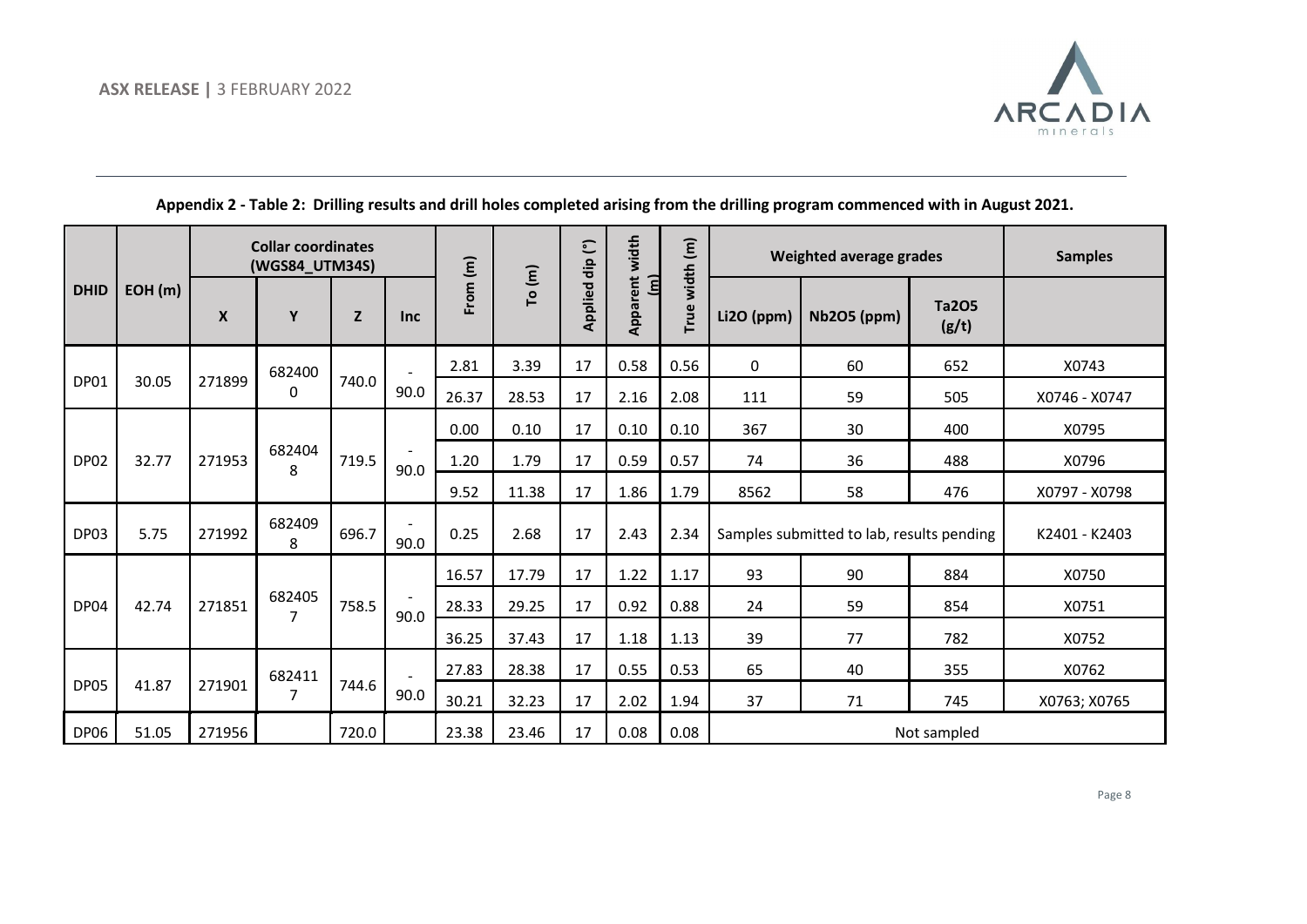

|             |        |        |             | <b>Collar coordinates</b><br>(WGS84_UTM34S) |                |          |        |                 | width                               |                | Weighted average grades |                                           |                       | <b>Samples</b>          |
|-------------|--------|--------|-------------|---------------------------------------------|----------------|----------|--------|-----------------|-------------------------------------|----------------|-------------------------|-------------------------------------------|-----------------------|-------------------------|
| <b>DHID</b> | EOH(m) | X      | Y           | Z                                           | Inc            | From (m) | To (m) | Applied dip (°) | Apparent<br>$\overline{\mathsf{H}}$ | True width (m) | Li2O (ppm)              | <b>Nb2O5 (ppm)</b>                        | <b>Ta2O5</b><br>(g/t) |                         |
|             |        |        | 682416<br>1 |                                             | 90.0           | 44.29    | 46.93  | 17              | 2.64                                | 2.54           |                         | Samples submitted to lab, results pending |                       | X0772; X0774 -<br>X0775 |
|             |        |        | 682421      |                                             |                | 49.57    | 49.60  | 17              | 0.03                                | 0.03           |                         |                                           | Not sampled           |                         |
| DP07        | 57.25  | 271992 | 9           | 708.6                                       | 90.0           | 52.33    | 54.03  | 17              | 1.70                                | 1.63           | 542                     | 87                                        | 649                   | X0784 - X0785           |
|             |        |        | 682405      |                                             | $\blacksquare$ | 1.08     | 1.32   | 17              | 0.24                                | 0.23           | 5083                    | 44                                        | 161                   | X0737                   |
| <b>DP08</b> | 20.53  | 271800 | 4           | 772.5                                       | 90.0           | 2.42     | 2.53   | 17              | 0.11                                | 0.11           | 1791                    | 13                                        | 125                   | X0738                   |
| DP09        | 18.75  | 271738 | 682404<br>4 | 776.0                                       |                | 9.81     | 11.21  | 17              | 1.40                                | 1.35           | 56                      | 57                                        | 655                   | X0703 - X0704           |
| <b>DP10</b> | 25.11  | 271798 | 682410<br>6 | 766.8                                       | 90.0           | 16.54    | 19.01  | 17              | 2.47                                | 2.37           | 1999                    | 62                                        | 619                   | X0707 - X0709           |
|             |        |        |             |                                             |                | 2.17     | 2.34   | 17              | 0.17                                | 0.16           |                         |                                           | Not sampled           |                         |
|             |        |        |             |                                             |                | 6.64     | 6.79   | 17              | 0.15                                | 0.14           | 924                     | 20                                        | 359                   | X0753                   |
|             |        |        |             |                                             |                | 27.85    | 27.89  | 17              | 0.04                                | 0.04           |                         |                                           | Not sampled           |                         |
| <b>DP11</b> | 92.52  | 271900 | 682419<br>4 | 731.8                                       | 90.0           | 42.28    | 44.89  | 17              | 2.61                                | 2.51           | 54                      | 57                                        | 750                   | X0754 - X0755           |
|             |        |        |             |                                             |                | 48.00    | 48.60  | 17              | 0.60                                | 0.58           | 54                      | 51                                        | 484                   | X0756                   |
|             |        |        |             |                                             |                | 61.92    | 62.35  | 17              | 0.43                                | 0.41           | 159                     | 47                                        | 556                   | X0757                   |
|             |        |        |             |                                             |                | 69.21    | 69.54  | 17              | 0.33                                | 0.32           | 224                     | 37                                        | 454                   | X0758                   |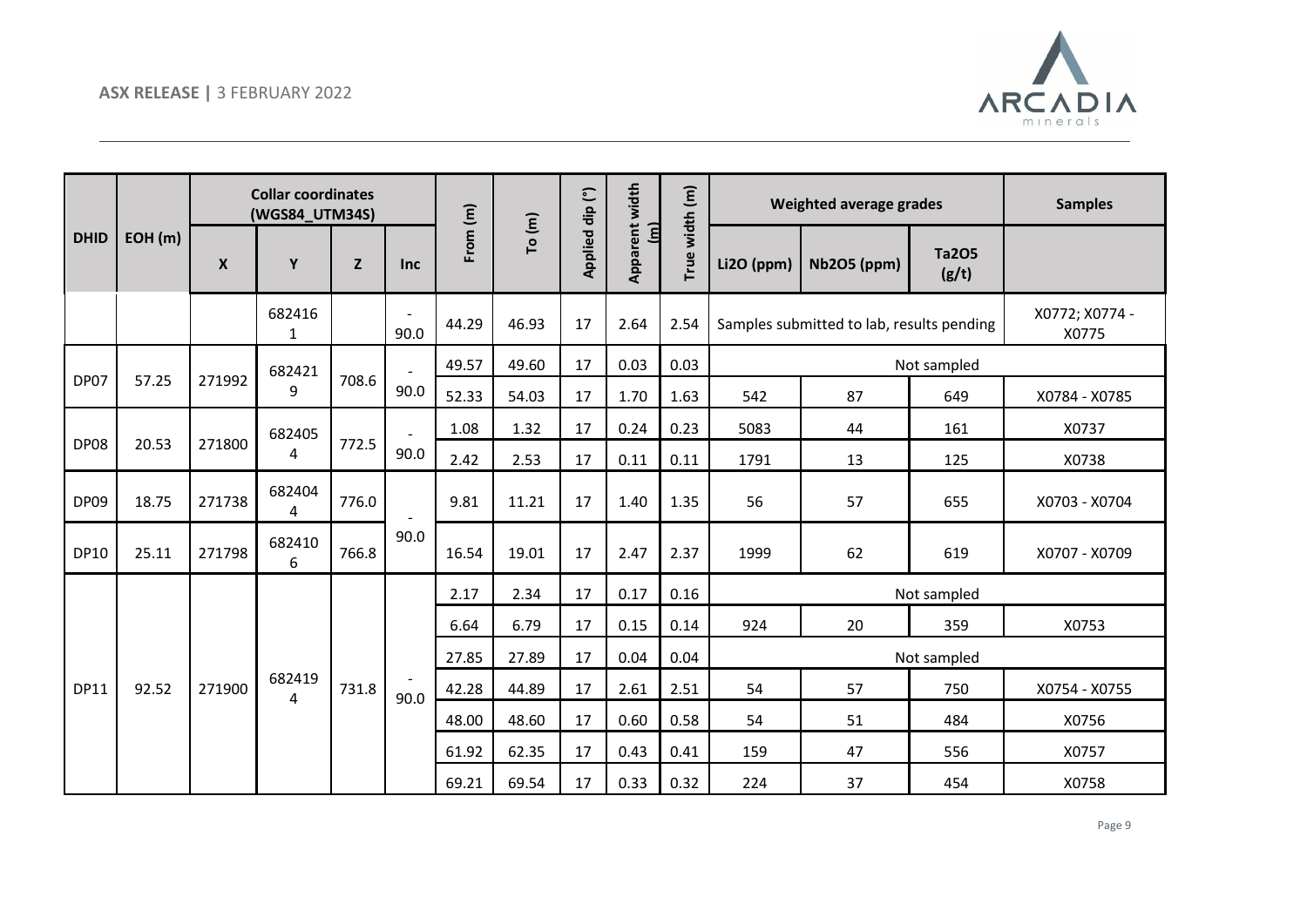

|             |        |                  | <b>Collar coordinates</b><br>(WGS84_UTM34S) |       |      |          |        |                 | width                      |                | Weighted average grades<br><b>Samples</b> |                                           |                       |                |
|-------------|--------|------------------|---------------------------------------------|-------|------|----------|--------|-----------------|----------------------------|----------------|-------------------------------------------|-------------------------------------------|-----------------------|----------------|
| <b>DHID</b> | EOH(m) | $\boldsymbol{X}$ | Y                                           | Z     | Inc  | From (m) | To (m) | Applied dip (°) | Apparent<br>$\overline{a}$ | True width (m) | Li2O (ppm)                                | Nb2O5 (ppm)                               | <b>Ta2O5</b><br>(g/t) |                |
|             |        |                  |                                             |       |      | 69.86    | 69.96  | 17              | 0.10                       | 0.10           | 198                                       | 5                                         | 187                   | X0759          |
|             |        |                  |                                             |       |      | 70.01    | 70.36  | 17              | 0.35                       | 0.34           |                                           |                                           | Not sampled           |                |
|             |        |                  |                                             |       |      | 75.96    | 76.16  | 17              | 0.20                       | 0.19           | 181                                       | 64                                        | 382                   | X0760          |
|             |        |                  |                                             |       |      | 84.99    | 85.00  | 17              | 0.01                       | 0.01           |                                           |                                           |                       |                |
|             |        |                  |                                             |       |      | 17.63    | 17.71  | 17              | 0.08                       | 0.08           |                                           |                                           | Not sampled           |                |
| <b>DP12</b> | 56.98  | 271944           | 682424<br>3                                 | 714.9 | 90.0 | 50.23    | 51.73  | 17              | 1.50                       | 1.44           | 166                                       | 67                                        | 643                   | X0780-X0781    |
|             |        |                  |                                             |       |      | 51.96    | 52.07  | 17              | 0.11                       | 0.11           | 38                                        | 40                                        | 380                   | X0782          |
|             |        |                  | 682414                                      |       |      | 1.79     | 1.85   | 17              | 0.06                       | 0.06           |                                           |                                           | Not sampled           |                |
| <b>DP13</b> | 13.82  | 272052           | 7                                           | 666.3 | 90.0 | 7.92     | 10.22  | 17              | 2.30                       | 2.21           |                                           | Samples submitted to lab, results pending |                       | K2405 - K2406  |
|             |        |                  |                                             |       |      | 7.66     | 9.37   | 17              | 1.71                       | 1.64           | 8747                                      | 67                                        | 704                   | X0714-X0715    |
| <b>DP14</b> | 21.23  | 271754           | 682410<br>1                                 | 768.5 | 90.0 | 15.10    | 15.95  | 17              | 0.85                       | 0.82           | 107                                       | 35                                        | 376                   | X0716          |
|             |        |                  |                                             |       |      | 19.78    | 20.85  | 17              | 1.07                       | 1.03           | 99                                        | 34                                        | 365                   | X0717          |
| <b>DP15</b> | 21.87  | 271800           | 682413<br>$\Omega$                          | 764.1 | 90.0 | 13.72    | 17.34  | 17              | 3.62                       | 3.48           | 77                                        | 49                                        | 479                   | X0711 - X70713 |
| <b>DP16</b> | 35.07  | 271738           | 682416<br>$\overline{2}$                    | 751.7 | 90.0 | 20.93    | 21.78  | 17              | 0.85                       | 0.82           | 224                                       | 29                                        | 441                   | X0742          |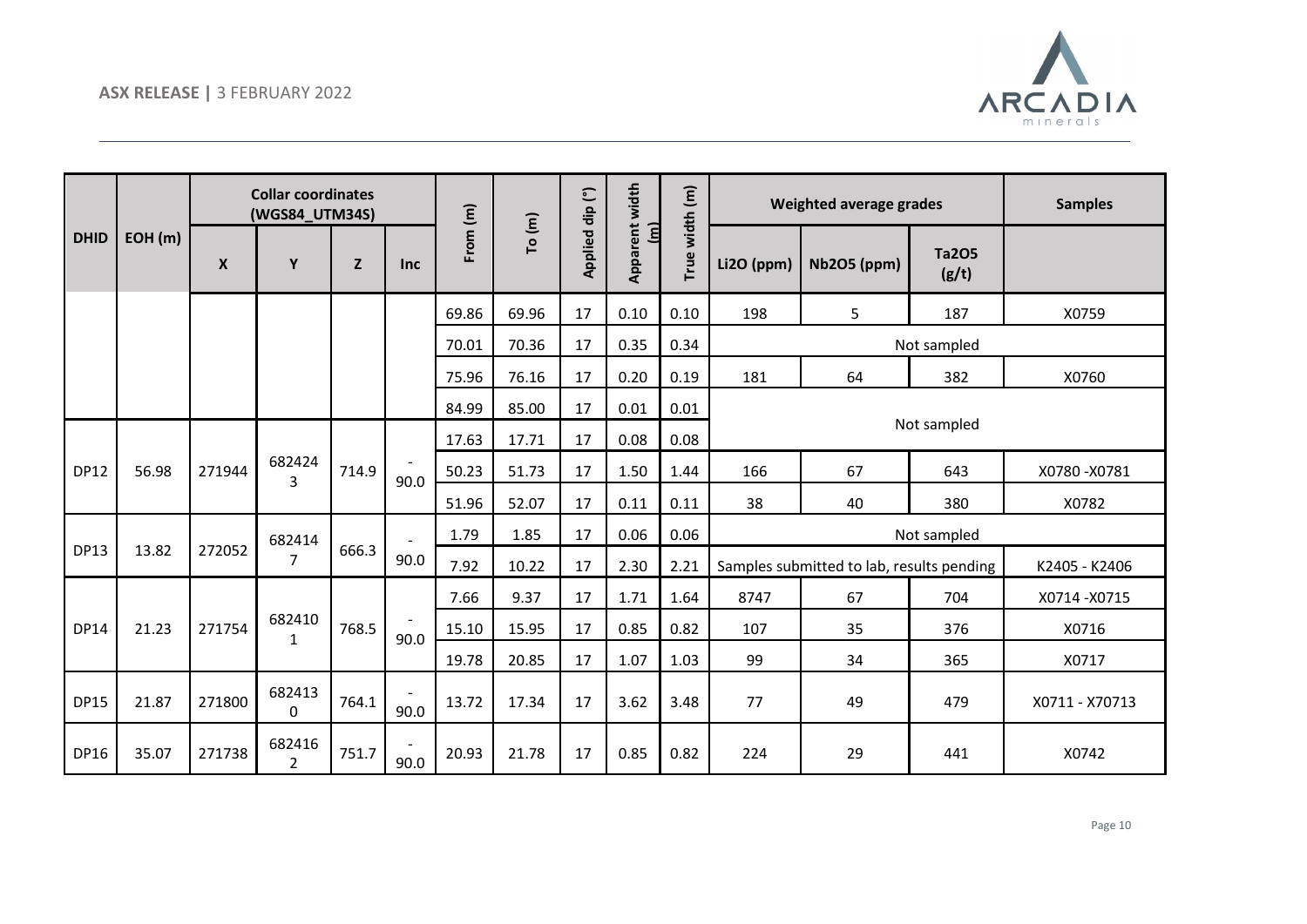

|             |        |                  | <b>Collar coordinates</b><br>(WGS84_UTM34S) |       |      |            |        | Applied dip (°) | width                      |                                                   |            | Weighted average grades                   |                       | <b>Samples</b> |
|-------------|--------|------------------|---------------------------------------------|-------|------|------------|--------|-----------------|----------------------------|---------------------------------------------------|------------|-------------------------------------------|-----------------------|----------------|
| <b>DHID</b> | EOH(m) | $\boldsymbol{X}$ | Y                                           | Z     | Inc  | From $(m)$ | To (m) |                 | Apparent<br>$\overline{a}$ | True width (m)                                    | Li2O (ppm) | <b>Nb2O5 (ppm)</b>                        | <b>Ta2O5</b><br>(g/t) |                |
|             |        |                  |                                             |       |      | 10.80      | 10.95  | 17              | 0.15                       | 0.14                                              |            | Samples submitted to lab, results pending |                       | X0767          |
|             |        |                  | 682419                                      |       |      | 17.54      | 17.57  | 17              | 0.03                       | 0.03                                              |            |                                           | Not sampled           |                |
| <b>DP17</b> | 37.67  | 271807           | 3                                           | 741.3 | 90.0 | 23.33      | 25.22  | 17              | 1.89                       | 1.82                                              |            |                                           |                       | X0768 - X0769  |
|             |        |                  |                                             |       |      | 30.66      | 32.44  | 17              | 1.78                       | 1.71                                              |            | Samples submitted to lab, results pending |                       | X0770 - X0771  |
|             |        |                  |                                             |       |      | 4.48       | 5.38   | 17              | 0.90                       | 0.87                                              | 99         | 82                                        | 342                   | X0728          |
|             |        |                  |                                             |       |      | 6.32       | 6.51   | 17              | 0.19                       | 0.18                                              | 47         | 17                                        | 131                   | X0732          |
|             |        |                  |                                             |       |      | 20.51      | 20.78  | 17              | 0.27                       | 0.26                                              | 527        | 102                                       | 330                   | X0733          |
|             |        |                  | 682414                                      |       |      | 35.45      | 36.00  | 17              | 0.55                       | 0.53                                              | 60         | 40                                        | 177                   | X0729          |
| <b>DP18</b> | 134.81 | 271700           | 8                                           | 716.7 | 90.0 | 80.96      | 81.11  | 17              | 0.15                       | 0.14                                              | 280        | 16                                        | 206                   | X0734          |
|             |        |                  |                                             |       |      | 118.6<br>8 | 118.85 | 17              | 0.17                       | 0.16                                              | 332        | 53                                        | 321                   | X0735          |
|             |        |                  |                                             |       |      | 131.4<br>3 | 131.98 | 17              | 0.55                       | 0.53                                              | 338        | 57                                        | 266                   | X0730          |
|             |        |                  | 682418                                      |       |      | 15.32      | 15.49  | 17              | 0.17                       | 0.16                                              |            |                                           |                       | X0777          |
| <b>DP19</b> | 49.04  | 271751           | 5                                           | 741.1 | 90.0 | 24.83      | 24.91  | 17              | 0.08                       | Samples submitted to lab, results pending<br>0.08 |            | X0778                                     |                       |                |
| <b>DP20</b> | 15.98  | 271702           |                                             | 743.9 |      | 2.89       | 5.97   | 17              | 3.08                       | 2.96                                              | 51         | 54                                        | 614                   | X0786 - X0788  |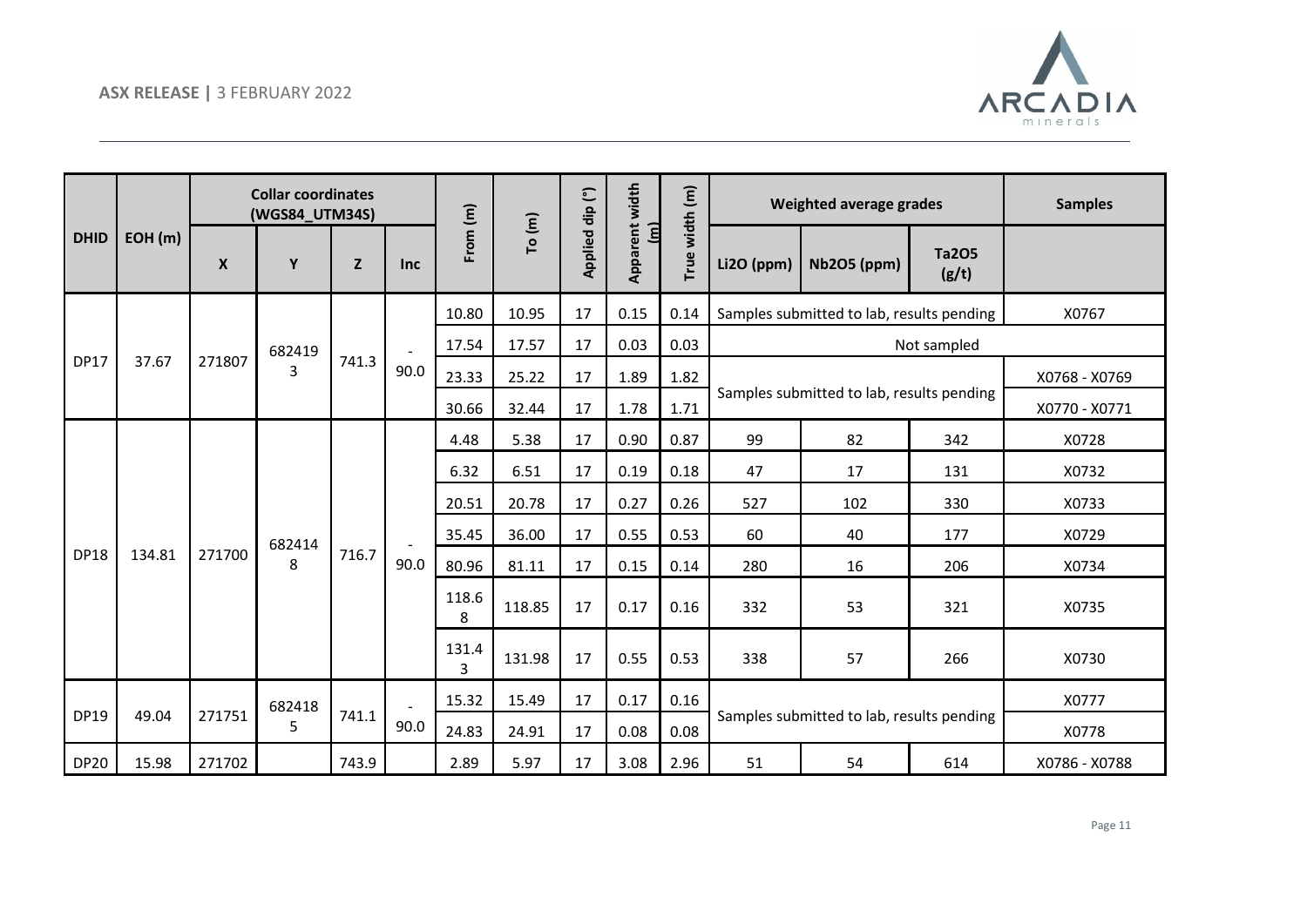

|             |        |                  | <b>Collar coordinates</b><br>(WGS84_UTM34S) |       |            |            |        |                                                     |              |                | Weighted average grades                   |                    | <b>Samples</b>        |               |
|-------------|--------|------------------|---------------------------------------------|-------|------------|------------|--------|-----------------------------------------------------|--------------|----------------|-------------------------------------------|--------------------|-----------------------|---------------|
| <b>DHID</b> | EOH(m) | $\boldsymbol{X}$ | Y                                           | Z     | <b>Inc</b> | From $(m)$ | To (m) | Apparent width<br>Applied dip (°)<br>$\overline{a}$ |              | True width (m) | Li2O (ppm)                                | <b>Nb2O5 (ppm)</b> | <b>Ta2O5</b><br>(g/t) |               |
|             |        |                  | 682419                                      |       |            | 6.73       | 7.04   | 17                                                  | 0.31         | 0.30           | 120                                       | 48                 | 732                   | X0790         |
|             |        |                  | 9                                           |       | 90.0       | 13.36      | 13.90  | 17                                                  | 0.54         | 0.52           | 342                                       | 9                  | 988                   | X0791         |
|             |        |                  |                                             |       |            | 5.49       | 8.49   | 17                                                  | 3.00         | 2.88           | 89                                        | 82                 | 454                   | X0719 - X0721 |
| <b>DP21</b> | 121.04 | 271661           | 682419<br>$\overline{7}$                    | 753.0 | 90.0       | 23.04      | 23.53  | 17                                                  | 0.49         | 0.47           | 332                                       | 49                 | 612                   | X0723         |
|             |        |                  |                                             |       |            | 62.82      | 62.95  | 17                                                  | 0.13         | 0.12           | 773                                       | 24                 | 189                   | X0725         |
|             |        |                  |                                             |       |            | 3.93       | 4.01   | 17                                                  | 0.08         | 0.08           |                                           |                    |                       |               |
| <b>DP22</b> | 37.67  | 271849           | 682423<br>$\overline{2}$                    | 724.1 |            | 5.10       | 5.24   | 17                                                  | 0.14         | 0.13           |                                           |                    | Not sampled           |               |
|             |        |                  |                                             |       | 90.0       | 32.82      | 35.01  | 17                                                  | 2.19         | 2.11           | 133                                       | 84                 | 762                   | X0793 - X0794 |
|             |        |                  | 682415                                      |       |            | 8.79       | 10.21  | 17                                                  | 1.42         | 1.37           |                                           |                    |                       | K2407 - K2408 |
| <b>DP23</b> | 14.79  | 272116           | 0                                           | 656.6 | 90.0       | 10.37      | 10.50  | 17                                                  | 0.13         | 0.12           |                                           |                    |                       | K2409         |
| <b>DP24</b> | 48.25  | 271644           | 682453<br>2                                 | 671.6 | 90.0       | 27.38      | 37.00  | 14                                                  | 9.62         | 9.53           | K2446 - K2455                             |                    |                       |               |
|             |        |                  |                                             |       |            | 28.00      | 31.59  | 14                                                  | 3.59         | 3.56           | Samples submitted to lab, results pending |                    |                       | K2415 - K2419 |
|             |        |                  | 682452                                      |       |            | 39.88      | 43.36  | 14                                                  | 3.48         | 3.45           |                                           |                    |                       | K2420 - K2423 |
| <b>DP25</b> | 58.52  | 271587           | 8                                           | 632.6 | 90.0       | 44.10      | 44.24  | 14                                                  | 0.14         | 0.14           |                                           |                    |                       | K2424         |
|             |        |                  |                                             |       |            | 44.61      | 47.69  | 14                                                  | 3.08<br>3.05 |                | K2425 - 2427                              |                    |                       |               |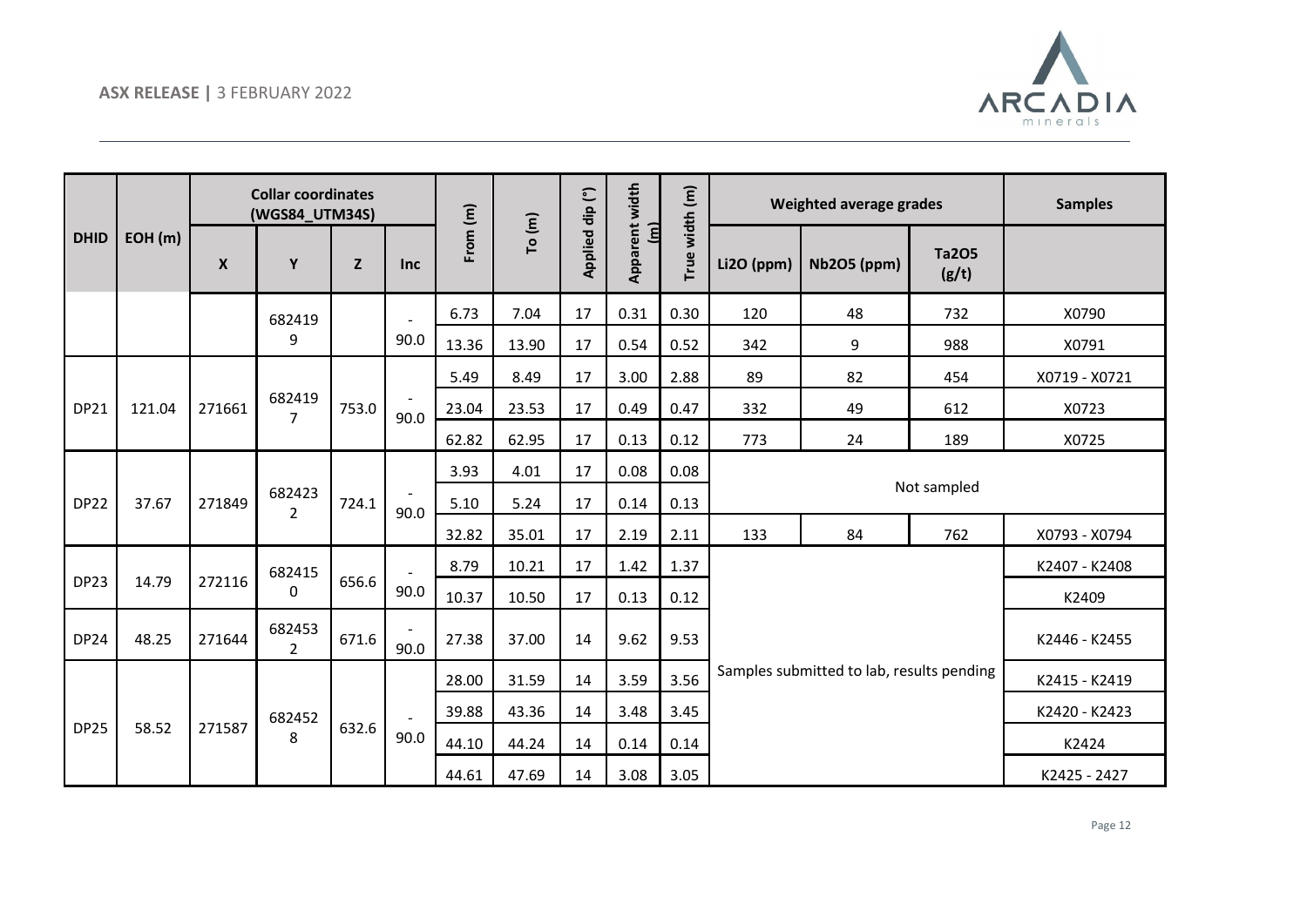

|             |        |                  | <b>Collar coordinates</b><br>(WGS84_UTM34S) |       |            |          |        |                 |                                           |                |            | Weighted average grades                   |                       | <b>Samples</b> |
|-------------|--------|------------------|---------------------------------------------|-------|------------|----------|--------|-----------------|-------------------------------------------|----------------|------------|-------------------------------------------|-----------------------|----------------|
| <b>DHID</b> | EOH(m) | $\boldsymbol{X}$ | Y                                           | Z     | <b>Inc</b> | From (m) | To (m) | Applied dip (°) | Apparent width<br>$\overline{\mathbf{d}}$ | True width (m) | Li2O (ppm) | Nb2O5 (ppm)                               | <b>Ta2O5</b><br>(g/t) |                |
|             |        |                  |                                             |       |            | 49.09    | 49.43  | 14              | 0.34                                      | 0.34           |            |                                           |                       | K2428          |
|             |        |                  |                                             |       |            | 16.11    | 19.81  | 14              | 3.70                                      | 3.67           |            |                                           |                       | K2429 - K2433  |
|             |        |                  |                                             |       |            | 31.91    | 35.16  | 14              | 3.25                                      | 3.22           |            |                                           |                       | K2435 - K2438  |
|             |        |                  | 682450                                      |       |            | 35.25    | 35.35  | 14              | 0.10                                      | 0.10           |            |                                           |                       | K2439          |
| <b>DP26</b> | 52.83  | 271542           | 9                                           | 628.3 | 90.0       | 35.47    | 36.52  | 14              | 1.05                                      | 1.04           |            |                                           |                       | K2440          |
|             |        |                  |                                             |       |            | 42.09    | 45.35  | 14              | 3.26                                      | 3.23           |            |                                           |                       | K2441 - K2444  |
|             |        |                  |                                             |       |            | 48.55    | 49.07  | 14              | 0.52                                      | 0.52           |            |                                           |                       | K2445          |
| <b>DP27</b> | 14.84  | 272083           | 682417<br>2                                 | 654.5 | 90.0       | 7.07     | 8.43   | 17              | 1.36                                      | 1.31           |            |                                           |                       | K2411 - K2412  |
|             |        |                  |                                             |       |            | 3.94     | 3.98   | 17              | 0.04                                      | 0.04           |            |                                           | Not sampled           |                |
|             |        |                  | 682431                                      |       |            | 12.62    | 12.77  | 17              | 0.15                                      | 0.14           |            | Samples submitted to lab, results pending |                       | K2413          |
| <b>DP28</b> | 43.67  | 272089           | $\Omega$                                    | 644.5 | 90.0       | 24.43    | 24.46  | 17              | 0.03                                      | 0.03           |            |                                           | Not sampled           |                |
|             |        |                  |                                             |       |            | 24.56    | 24.93  | 17              | 0.37                                      | 0.36           |            |                                           |                       | K2414          |
| <b>DP29</b> | 21.07  | 272115           | 682419<br>9                                 | 650.9 | 90.0       | 15.12    | 16.34  | 17              | 1.22                                      | 1.17           |            | Samples submitted to lab, results pending |                       | K2456 - K2457  |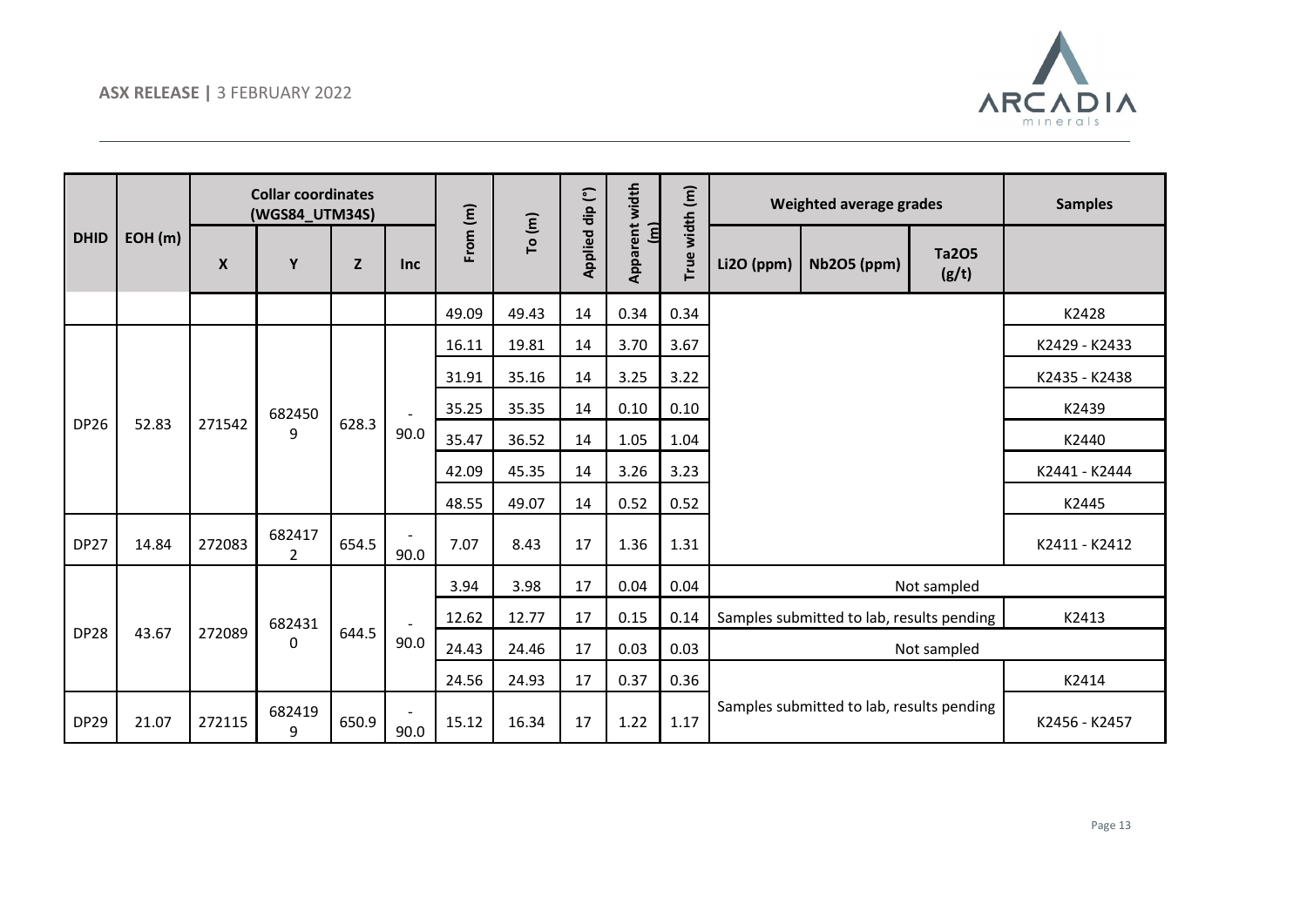





Page 14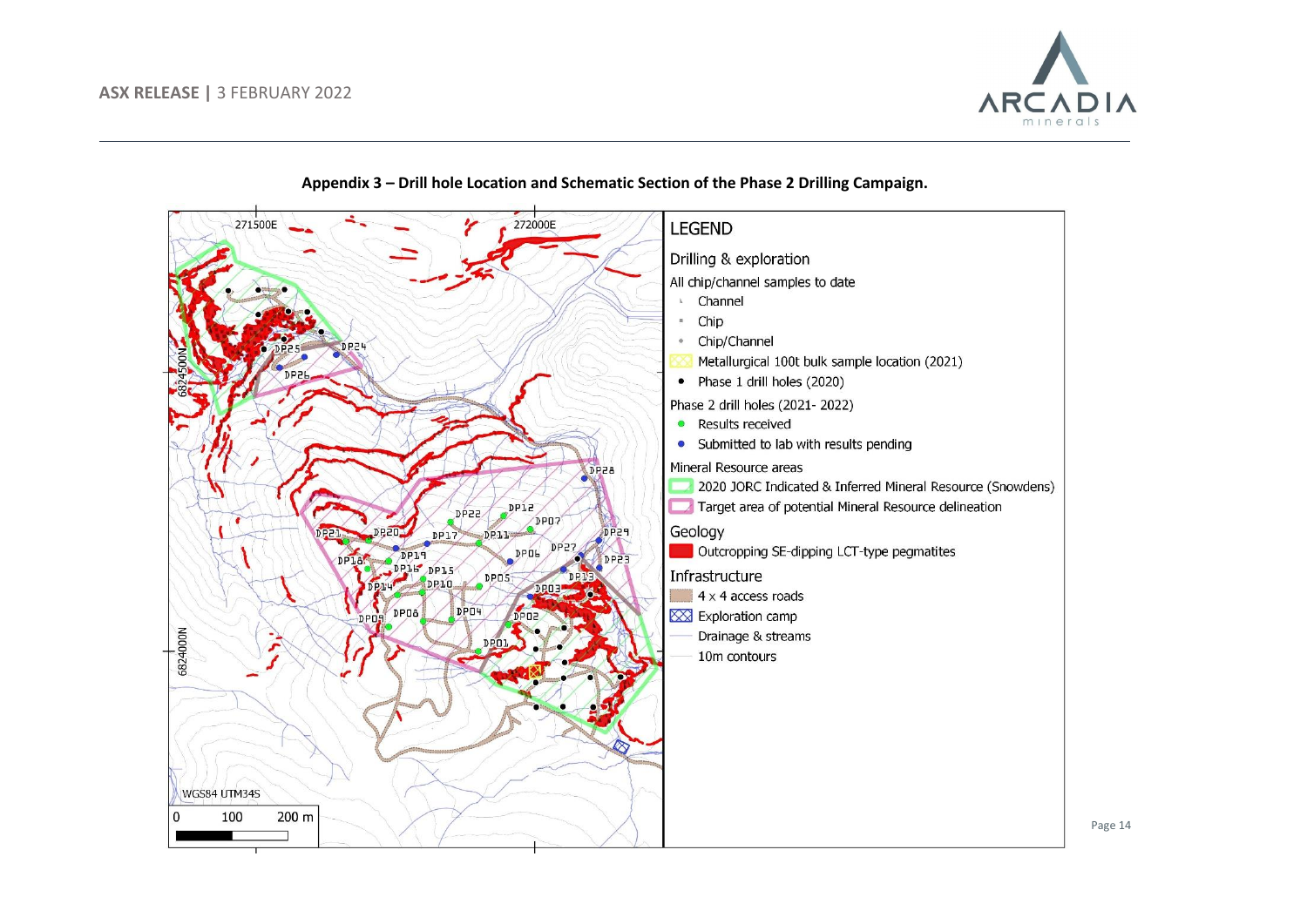

## **Appendix 4: JORC Table 1 – Section 1 – Sampling Techniques and Data**

| <b>Criteria</b>        | <b>JORC Code explanation</b>                                                                                                                                                                                                                                                                                                                                                                                                                                                                                                                                                                                                                                                                                                                                                                                                                                                                                                                                                                                                                                                                | <b>Commentary</b>                                                                                                                                                                                                                                                                                                                                                                                                                                                                                                                   |
|------------------------|---------------------------------------------------------------------------------------------------------------------------------------------------------------------------------------------------------------------------------------------------------------------------------------------------------------------------------------------------------------------------------------------------------------------------------------------------------------------------------------------------------------------------------------------------------------------------------------------------------------------------------------------------------------------------------------------------------------------------------------------------------------------------------------------------------------------------------------------------------------------------------------------------------------------------------------------------------------------------------------------------------------------------------------------------------------------------------------------|-------------------------------------------------------------------------------------------------------------------------------------------------------------------------------------------------------------------------------------------------------------------------------------------------------------------------------------------------------------------------------------------------------------------------------------------------------------------------------------------------------------------------------------|
| Sampling<br>techniques | Nature and quality of sampling (eg cut channels, random chips, or specific<br>specialised industry standard measurement tools appropriate to the<br>minerals under investigation, such as down hole gamma sondes, or<br>handheld XRF instruments, etc). These examples should not be taken as<br>limiting the broad meaning of sampling.<br>Include reference to measures taken to ensure sample representivity and<br>the appropriate calibration of any measurement tools or systems used.<br>Aspects of the determination of mineralisation that are Material to the<br>Public Report.<br>In cases where 'industry standard' work has been done this would be<br>relatively simple (eg 'reverse circulation drilling was used to obtain 1 m<br>samples from which 3 kg was pulverised to produce a 30 g charge for fire<br>assay'). In other cases more explanation may be required, such as where<br>there is coarse gold that has inherent sampling problems. Unusual<br>commodities or mineralisation types (eg submarine nodules) may warrant<br>disclosure of detailed information. | Sampling was undertaken using industry<br>standard practices and consist of sampling half<br>diamond drilling core, at 1m sample interval,<br>shorter sampling intervals is controlled by<br>geological factors. The sampling took place on<br>the cores of the on-going phase 2 drilling<br>campaign that commence in September 2021.<br>All drill holes were drilled vertically.<br>130 samples, were taken from the core of the<br>drilling campaign.<br>All drill hole and sample locations are mapped in<br>WGS84 UTM zone34S. |
| Drilling<br>techniques | Drill type (eg core, reverse circulation, open-hole hammer, rotary air blast,<br>auger, Bangka, sonic, etc) and details (eg core diameter, triple or<br>standard tube, depth of diamond tails, face-sampling bit or other type,<br>whether core is oriented and if so, by what method, etc).                                                                                                                                                                                                                                                                                                                                                                                                                                                                                                                                                                                                                                                                                                                                                                                                | 29 Vertical diamond drill holes has been<br>completed and were drilled into 5 of the target<br>pegmatites.<br>The drill holes are HQ with a 63.5 mm $\varnothing$ core.<br>The holes were drilled with a 50 m strike spacing<br>on drill lines andhave a total core length of 1<br>178.63 m has been drilled.                                                                                                                                                                                                                       |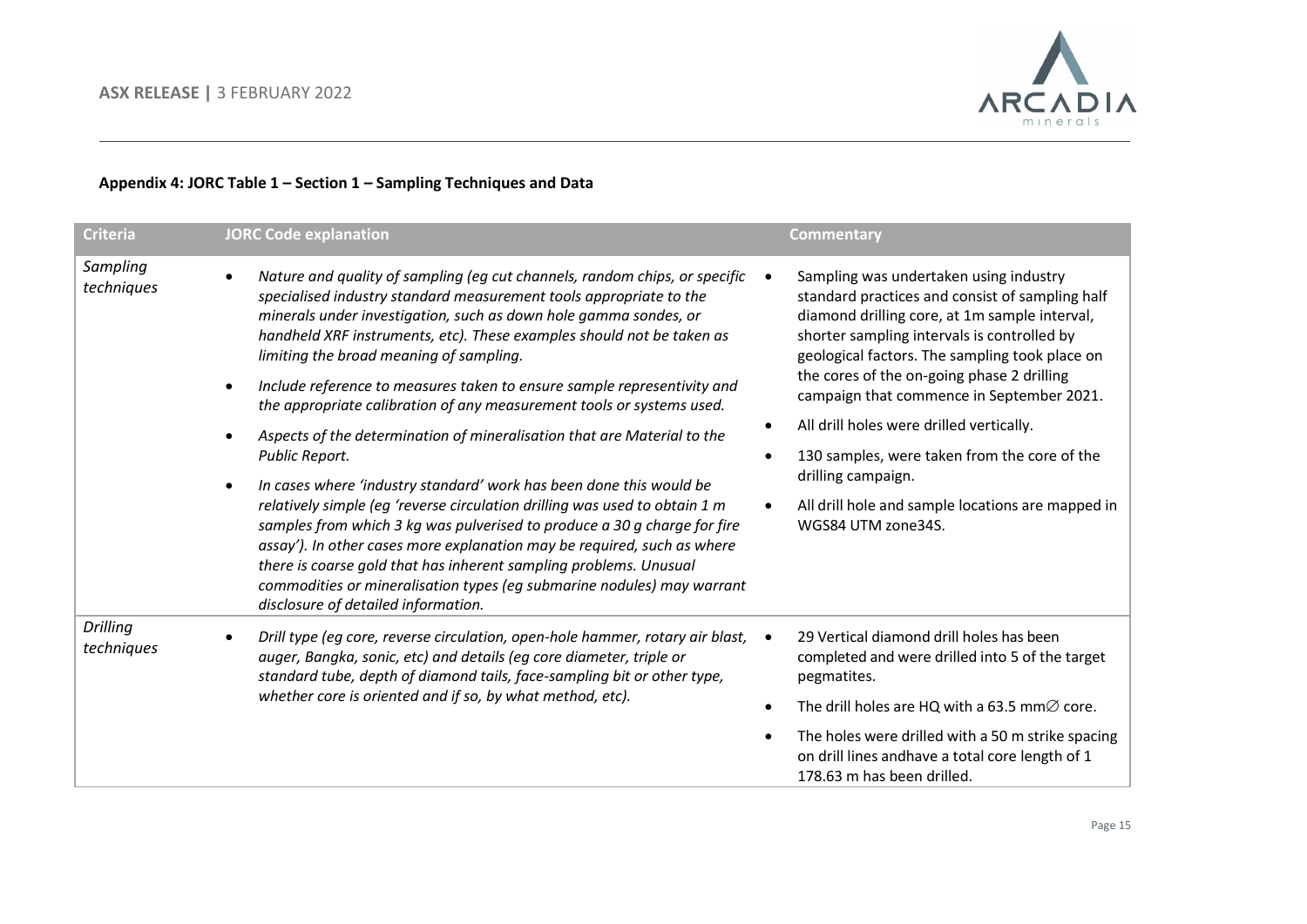

| <b>Criteria</b>                                                                                                                                                                                | <b>JORC Code explanation</b>                                                                                                                                                                            | <b>Commentary</b>                                                                                                                                                                                                                                                                        |
|------------------------------------------------------------------------------------------------------------------------------------------------------------------------------------------------|---------------------------------------------------------------------------------------------------------------------------------------------------------------------------------------------------------|------------------------------------------------------------------------------------------------------------------------------------------------------------------------------------------------------------------------------------------------------------------------------------------|
|                                                                                                                                                                                                |                                                                                                                                                                                                         | The depth of the holes ranged from 5.75 m $-$<br>134.81 m.                                                                                                                                                                                                                               |
| Drill sample<br>Method of recording and assessing core and chip sample recoveries and<br>recovery<br>results assessed.<br>Measures taken to maximise sample recovery and ensure representative | Core recovery in the mineralised pegmatite is<br>more than 90% dueto the competent nature of<br>the pegmatite bodies and even in the fractured                                                          |                                                                                                                                                                                                                                                                                          |
|                                                                                                                                                                                                | nature of the samples.                                                                                                                                                                                  | country rock minimal core loss was recorded.                                                                                                                                                                                                                                             |
|                                                                                                                                                                                                | Whether a relationship exists between sample recovery and grade and<br>whether sample bias may have occurred due to preferential loss/gain of<br>fine/coarse material.                                  | Core loss was recorded as part of the<br>operational procedures where the core loss was<br>calculated from the difference between actual<br>length of core recovered and penetration depth<br>measured as the total length of the drill string<br>after subtracting the stick-up length. |
|                                                                                                                                                                                                |                                                                                                                                                                                                         | Measures taken to maximise sample recovery<br>and ensure representative nature of the samples<br>is not recorded in availabledocuments.                                                                                                                                                  |
|                                                                                                                                                                                                |                                                                                                                                                                                                         | No apparent bias was noted between sample<br>recovery and grade.                                                                                                                                                                                                                         |
| Logging                                                                                                                                                                                        | Whether core and chip samples have been geologically and geotechnically<br>logged to a level of detail to support appropriate Mineral Resource<br>estimation, mining studies and metallurgical studies. | All drill holes were fully logged and are<br>qualitative.                                                                                                                                                                                                                                |
|                                                                                                                                                                                                |                                                                                                                                                                                                         | The core samples have been logged to a level of                                                                                                                                                                                                                                          |
|                                                                                                                                                                                                | Whether logging is qualitative or quantitative in nature. Core (or costean,<br>channel, etc) photography.                                                                                               | detail to support appropriate Mineral Resource<br>estimation, mining studies and metallurgical                                                                                                                                                                                           |
|                                                                                                                                                                                                | The total length and percentage of the relevant intersections logged.                                                                                                                                   | studies; although a mineral resource was not<br>estimated from this data.                                                                                                                                                                                                                |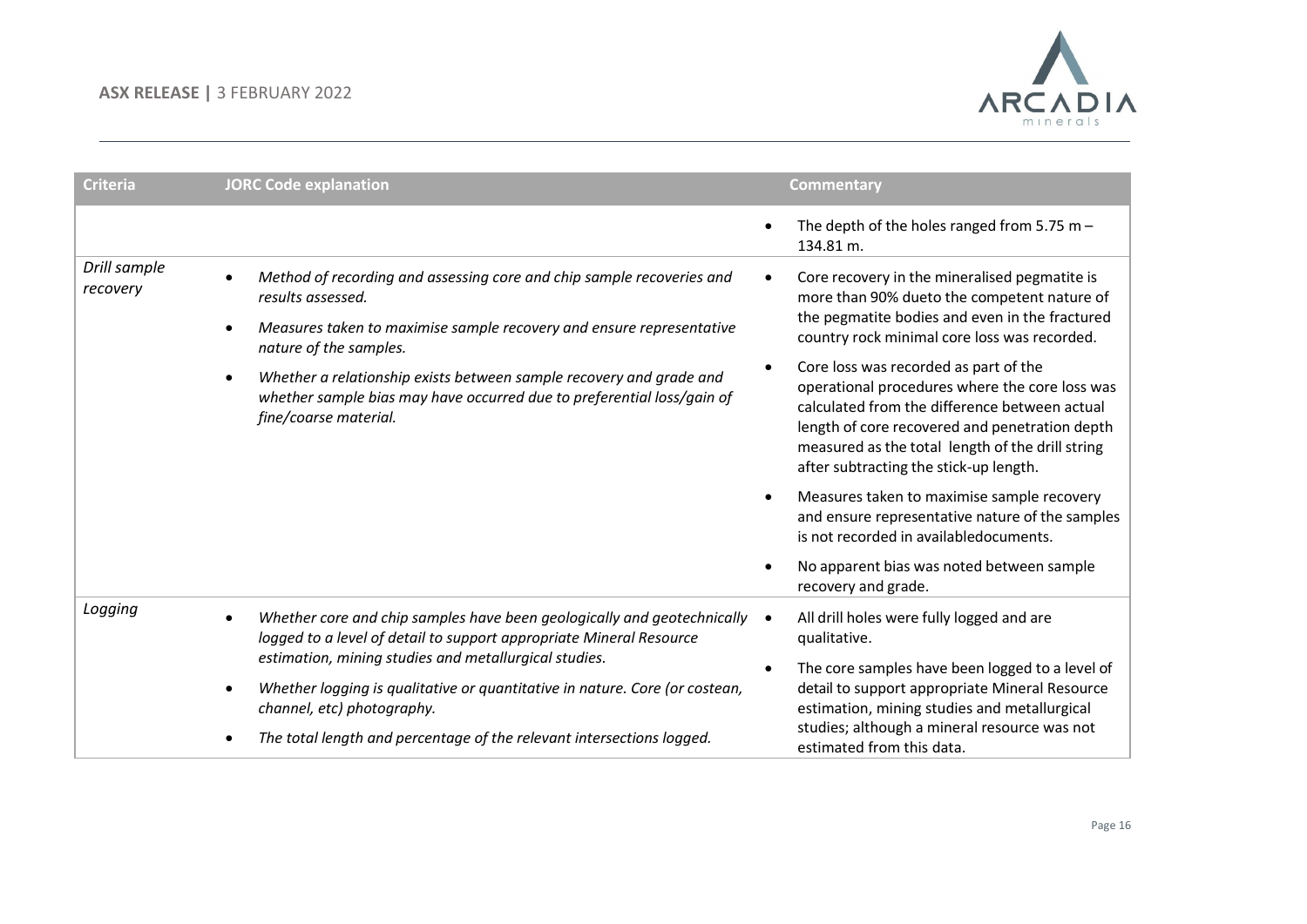

| <b>Criteria</b>                                  | <b>JORC Code explanation</b>                                                                                                                        | <b>Commentary</b>                                                                                                      |
|--------------------------------------------------|-----------------------------------------------------------------------------------------------------------------------------------------------------|------------------------------------------------------------------------------------------------------------------------|
|                                                  |                                                                                                                                                     | The total length of the intersected pegmatite<br>logged is 94.73 m and this represent 8% of the<br>total core drilled. |
| Sub-sampling<br>techniques and                   | If core, whether cut or sawn and whether quarter, half or all core taken.<br>$\bullet$                                                              | Half core samples were taken from sawn core.                                                                           |
| sample<br>preparation                            | If non-core, whether riffled, tube sampled, rotary split, etc and whether<br>sampled wet or dry.                                                    | The samples were dry.<br>$\bullet$                                                                                     |
|                                                  | For all sample types, the nature, quality and appropriateness of the<br>$\bullet$<br>sample preparation technique.                                  | At the laboratory the samples were crushed to 2<br>mm. A 200g sub-sample of the crushed material                       |
|                                                  | Quality control procedures adopted for all sub-sampling stages to<br>maximise representivity of samples.                                            | was taken to be milled in a carbonmilling pot to<br>90% < 75 micron.                                                   |
|                                                  | Measures taken to ensure that the sampling is representative of the in<br>situ material collected, including for instance results for field         | Samples consisted of half core, with the core<br>being split using a saw                                               |
|                                                  | duplicate/second-half sampling.<br>Whether sample sizes are appropriate to the grain size of the material                                           | Approximately 200g to 220g of sample was taken<br>per drilledmineralised meter was recovered.                          |
|                                                  | being sampled.                                                                                                                                      | Half core samples were also taken for<br>comparison purposes.                                                          |
| Quality of assay<br>data and<br>laboratory tests | The nature, quality and appropriateness of the assaying and laboratory<br>procedures used and whether the technique is considered partial or total. | The samples were analyzed at Scientific Services<br>(Pty) Ltd., alaboratory based in Cape Town,<br>South Africa.       |
|                                                  | For geophysical tools, spectrometers, handheld XRF instruments, etc, the<br>parameters used in determining the analysis including instrument make   | At the laboratory the samples were crushed to 2<br>mm. A 200g sub-sample of the crushed material                       |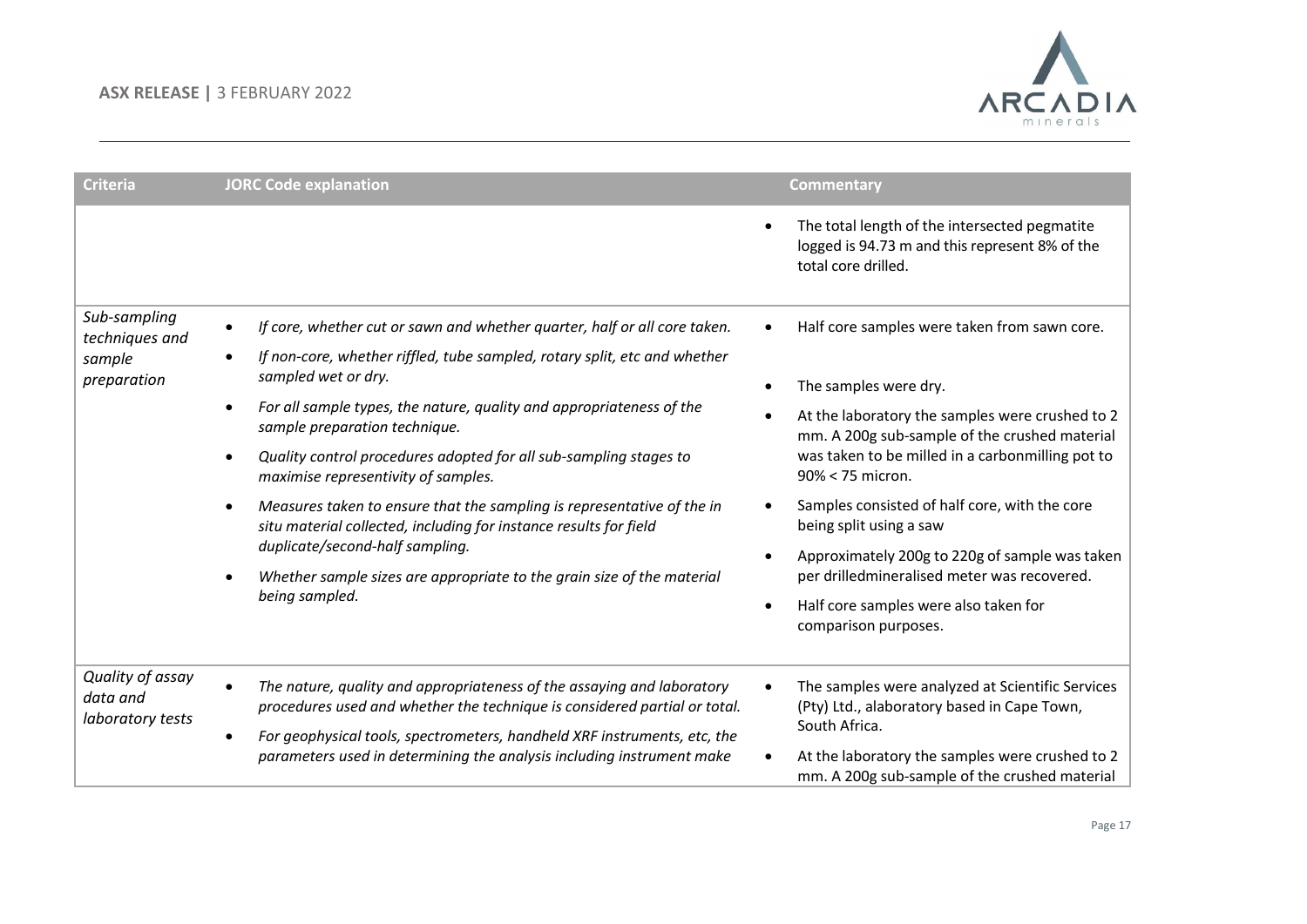

| <b>Criteria</b>                             | <b>JORC Code explanation</b>                                                                                                                                                                                       | <b>Commentary</b>                                                                                                     |
|---------------------------------------------|--------------------------------------------------------------------------------------------------------------------------------------------------------------------------------------------------------------------|-----------------------------------------------------------------------------------------------------------------------|
|                                             | and model, reading times, calibrations factors applied and their<br>derivation, etc.                                                                                                                               | was taken to be milled in a carbonmilling pot to<br>90% < 75 micron.                                                  |
|                                             | Nature of quality control procedures adopted (eg standards, blanks,<br>duplicates, external laboratory checks) and whether acceptable levels of<br>accuracy (ie lack of bias) and precision have been established. | 0.25 g of the milled material was prepared and<br>analyzed through ICP- OES analysis for Ta, Nb<br>and Li.            |
|                                             |                                                                                                                                                                                                                    | The samples are measured against standards.                                                                           |
|                                             |                                                                                                                                                                                                                    | ORP added a total of 17 standards. To the total<br>drill campaign samples                                             |
|                                             |                                                                                                                                                                                                                    | The standards used are AMIS0339, AMIS0341,<br>AMIS0342                                                                |
|                                             |                                                                                                                                                                                                                    | A total of 9 blanks AMIS0681 (Blank Silica Chips)<br>were added to thesamples to the total drill<br>campaign samples. |
|                                             |                                                                                                                                                                                                                    | All QAQC samples plotted within acceptable<br>analytical limits asdefined for their type, I.e.<br>CRMs.               |
|                                             |                                                                                                                                                                                                                    | No reporting issues were identified with the lab<br>in question.                                                      |
| Verification of<br>sampling and<br>assaying | The verification of significant intersections by either independent or<br>alternative company personnel.                                                                                                           | All samples and data were verified by the ORP<br>exploration geologist.                                               |
|                                             | The use of twinned holes.                                                                                                                                                                                          | The database was structured in a format suitable                                                                      |
|                                             | Documentation of primary data, data entry procedures, data verification,<br>data storage (physical and electronic) protocols.                                                                                      | for importing intoArcGIS and Micromine 3D<br>modelling software                                                       |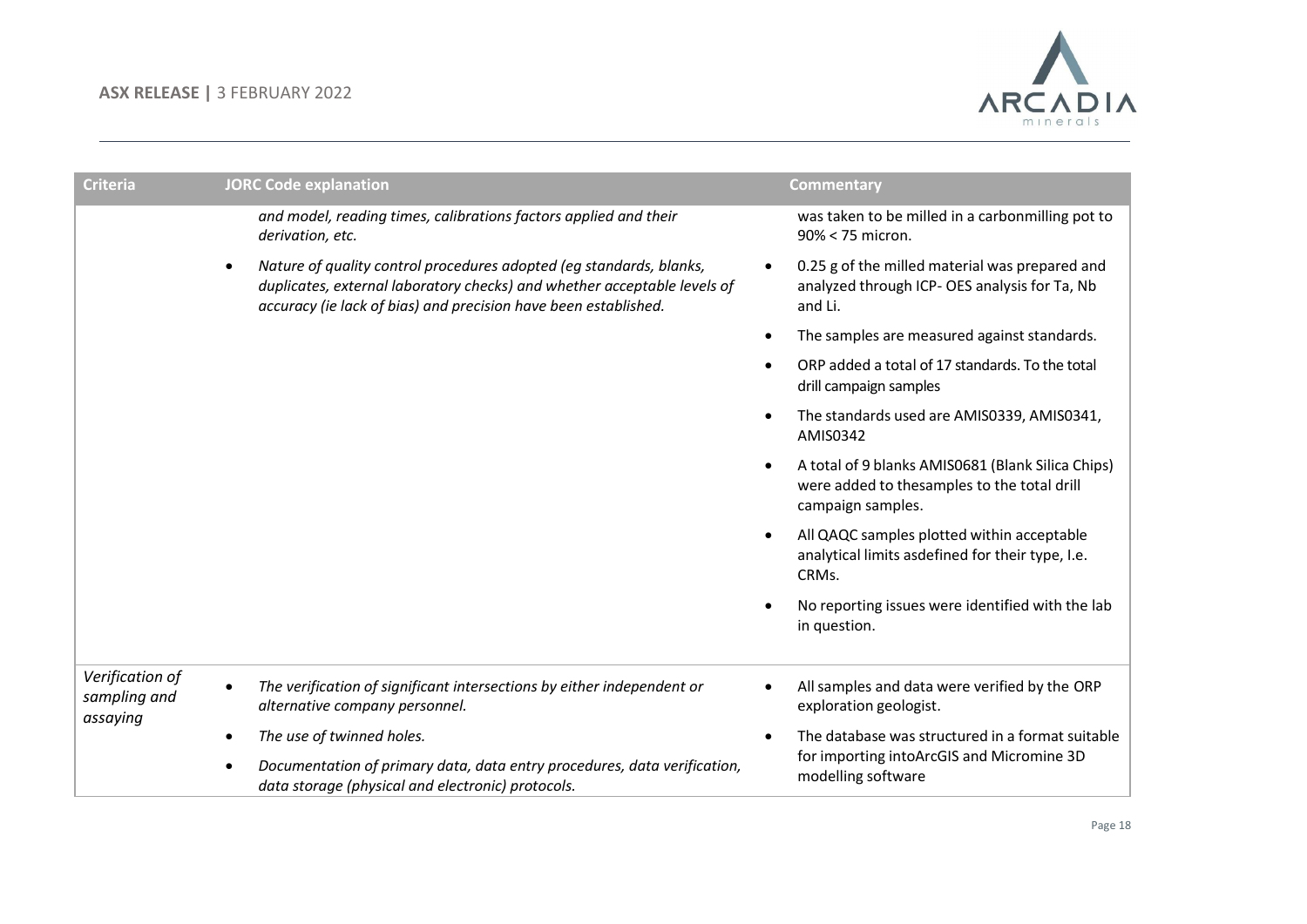

| <b>Criteria</b>                  | <b>JORC Code explanation</b>                                                                                                                      | <b>Commentary</b>                                                                                                                                                                                                                   |
|----------------------------------|---------------------------------------------------------------------------------------------------------------------------------------------------|-------------------------------------------------------------------------------------------------------------------------------------------------------------------------------------------------------------------------------------|
|                                  | Discuss any adjustment to assay data.                                                                                                             | Snowden reviewed the database during the<br>phase 1 drilling campaign and approve of the<br>database setup, during the planned resource<br>estimation the database and data would all be<br>reviewed and verified by a third party. |
|                                  |                                                                                                                                                   | All sample material was bagged and tagged on<br>site as per the specific pegmatite it was located<br>on. The sample intersections were logged in the<br>field and were weighed at the sampling site.                                |
|                                  |                                                                                                                                                   | All hard copy data-capturing was completed at<br>the sampling locality.                                                                                                                                                             |
|                                  |                                                                                                                                                   | All sample material was stored at a secure<br>storage site at thecompany site office.                                                                                                                                               |
|                                  |                                                                                                                                                   | The original assay data has not been adjusted                                                                                                                                                                                       |
|                                  |                                                                                                                                                   | No twin holes were drilled                                                                                                                                                                                                          |
| Location of data<br>points       | Accuracy and quality of surveys used to locate drill holes (collar and<br>down-hole surveys), trenches, mine workings and other locations used in | The sample locations are GPS captured using<br>WGS84 UTM zone34S.                                                                                                                                                                   |
|                                  | Mineral Resource estimation.                                                                                                                      | The drill holes collars still need to be surveyed by                                                                                                                                                                                |
|                                  | Specification of the grid system used.                                                                                                            | a qualified surveyor and is planned for early<br>February 2022.                                                                                                                                                                     |
| Data spacing and<br>distribution | Quality and adequacy of topographic control.                                                                                                      |                                                                                                                                                                                                                                     |
|                                  | Data spacing for reporting of Exploration Results.                                                                                                | The drill holes drilled focused on the E, F and F<br>$\bullet$                                                                                                                                                                      |
|                                  | Whether the data spacing and distribution is sufficient to establish the<br>degree of geological and grade continuity appropriate for the Mineral | pegmatites involving the intersection of five<br>pegmatites with sections spaced 50 m apart with<br>50 m strike spacingon drill lines.                                                                                              |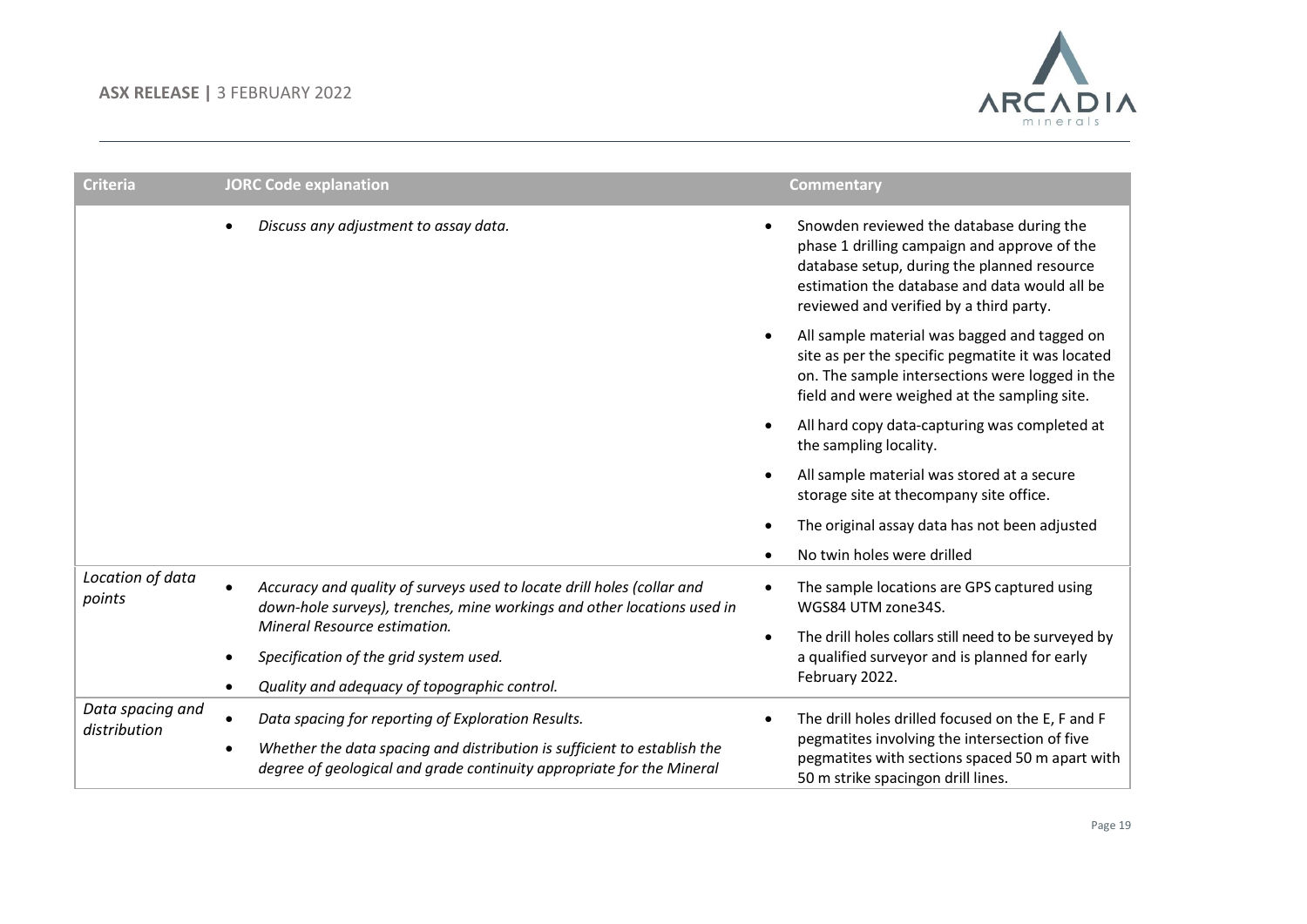

| <b>Criteria</b>                                                  | <b>JORC Code explanation</b>                                                                                                                                                                                                                                                                                                                                                         | <b>Commentary</b>                                                                                                                                                                                                                                                                                                                                                                                                                                           |
|------------------------------------------------------------------|--------------------------------------------------------------------------------------------------------------------------------------------------------------------------------------------------------------------------------------------------------------------------------------------------------------------------------------------------------------------------------------|-------------------------------------------------------------------------------------------------------------------------------------------------------------------------------------------------------------------------------------------------------------------------------------------------------------------------------------------------------------------------------------------------------------------------------------------------------------|
|                                                                  | Resource and Ore Reserve estimation procedure(s) and classifications<br>applied.<br>Whether sample compositing has been applied.                                                                                                                                                                                                                                                     | The data spacing and distribution of the drill<br>holes sampling is sufficient to establish the<br>degree of geological and grade continuity<br>appropriate for the Mineral Resource and Ore<br>Reserve estimation procedure(s) and<br>classifications applied.                                                                                                                                                                                             |
| Orientation of<br>data in relation to<br>geological<br>structure | Whether the orientation of sampling achieves unbiased sampling of<br>possible structures and the extent to which this is known, considering the<br>deposit type.<br>If the relationship between the drilling orientation and the orientation of<br>key mineralised structures is considered to have introduced a sampling<br>bias, this should be assessed and reported if material. | The holes were all drilled vertical.<br>The tantalite is very fine and mostly not visible;<br>therefore, no biascould take place when<br>selecting the sample position.                                                                                                                                                                                                                                                                                     |
| Sample security                                                  | The measures taken to ensure sample security.                                                                                                                                                                                                                                                                                                                                        | ORP maintained strict chain-of-custody<br>procedures during all segments of sample<br>handling, transport and samples prepared for<br>transport to the laboratory are bagged and<br>labelled in a manner whichprevents tampering.<br>Samples also remain in ORP's control until they<br>are delivered and released to the laboratory.<br>An export permit was obtained from the<br>Namibian Mining Departmentto transport the<br>samples across the border. |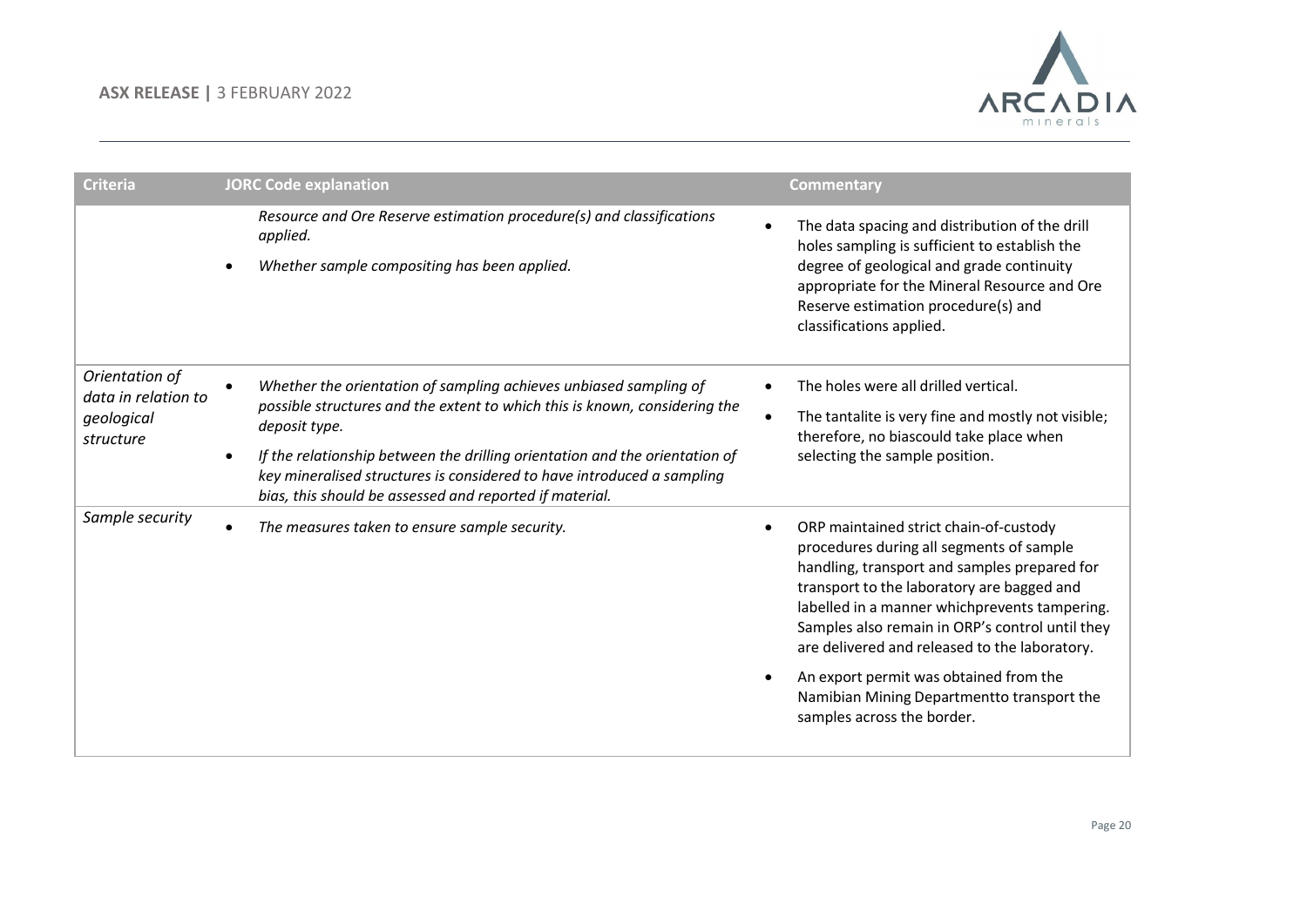

| Criteria          | <b>JORC Code explanation</b>                                          | <b>Commentary</b>                                                                                                                                                                |
|-------------------|-----------------------------------------------------------------------|----------------------------------------------------------------------------------------------------------------------------------------------------------------------------------|
| Audits or reviews | The results of any audits or reviews of sampling techniques and data. | The deposit was visited by the Snowden at the<br>start of the drilling campaign in September, and<br>they will review and audit the data at the end of<br>the drilling campaign. |

#### *JORC Table 1 – Section 2 – Reporting of Exploration Results*

| <b>Criteria</b>                                  |           | <b>JORC Code explanation</b>                                                                                                                                                                                                                                                          |           | <b>Commentary</b>                                                                                                                                                      |
|--------------------------------------------------|-----------|---------------------------------------------------------------------------------------------------------------------------------------------------------------------------------------------------------------------------------------------------------------------------------------|-----------|------------------------------------------------------------------------------------------------------------------------------------------------------------------------|
| Mineral<br>tenement and<br>land tenure<br>status | ٠         | Type, reference name/number, location and ownership including<br>agreements or material issues with third parties such as joint ventures,<br>partnerships, overriding royalties, native title interests, historical sites,<br>wilderness or national park and environmental settings. | ٠         | EPL 5047 is located in the Karas Region, southern<br>Namibia, near the South African border, and<br>approximately 15 km to the north of the Orange<br>River.           |
|                                                  | $\bullet$ | The security of the tenure held at the time of reporting along with any<br>known impediments to obtaining a licence to operate in the area.                                                                                                                                           |           | The EPL is held by ORP and is 14 671 hectares in<br>size.                                                                                                              |
|                                                  |           |                                                                                                                                                                                                                                                                                       | $\bullet$ | ORP also obtained an Environmental Clearance<br>Certificate on 4 April2019 from the Ministry of<br>Environmental and Tourism.                                          |
|                                                  |           |                                                                                                                                                                                                                                                                                       | $\bullet$ | A land-use agreement, including access to the<br>property for exploration has been signed with the<br>owners of the farms Norechab 130, Kinderzit 132<br>and Umeis 110 |
| <b>Exploration done</b><br>by other parties      |           | Acknowledgment and appraisal of exploration by other parties.                                                                                                                                                                                                                         |           | Swanson Enterprises held various claims on the<br>farms Kinderzit and Umeis on EPL 5047 and mined                                                                      |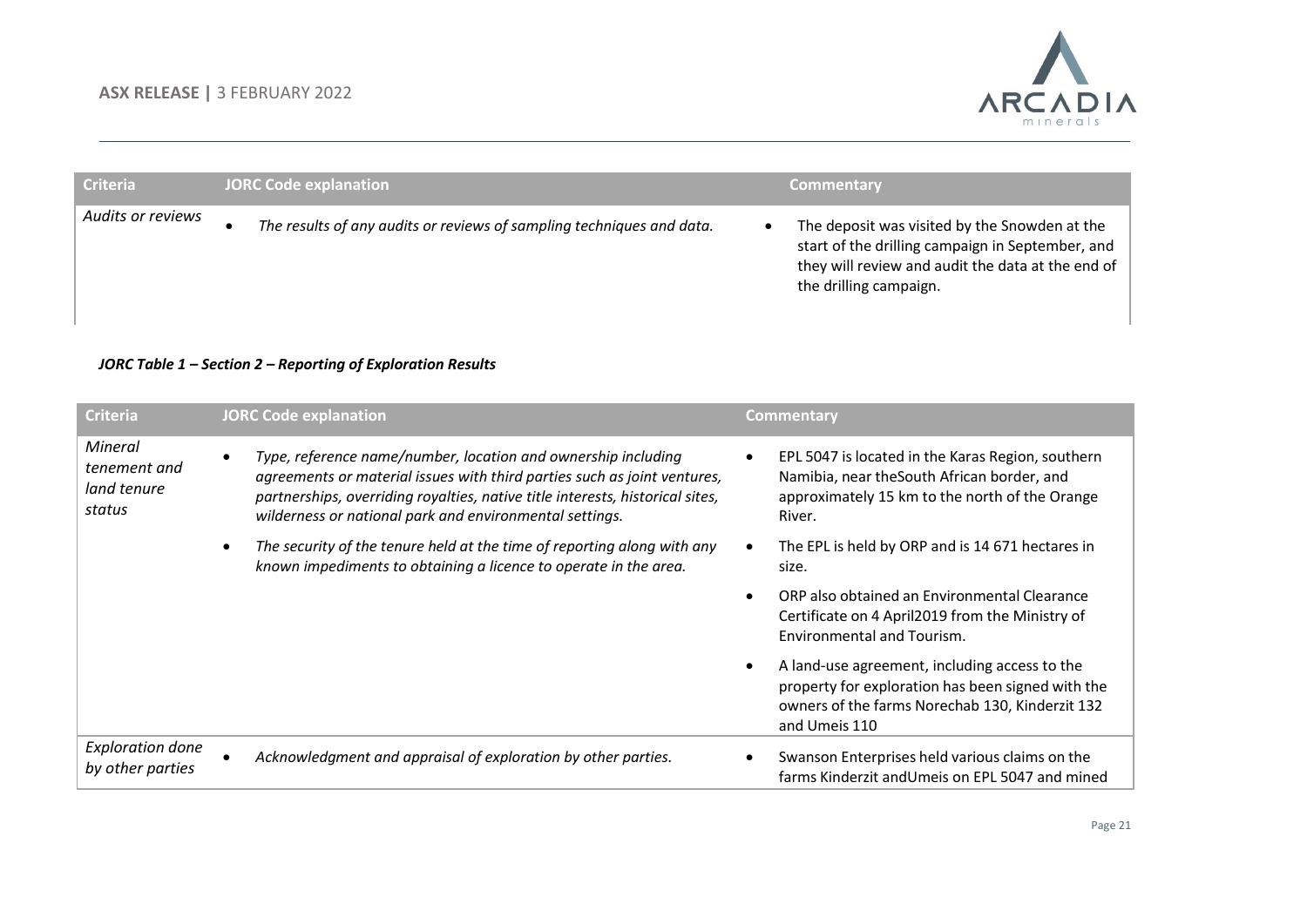

| <b>Criteria</b>           | <b>JORC Code explanation</b>                                                                                                                                                                                                                                                                                                                     | <b>Commentary</b>                                                                                                                                                                                                                                                                                                            |
|---------------------------|--------------------------------------------------------------------------------------------------------------------------------------------------------------------------------------------------------------------------------------------------------------------------------------------------------------------------------------------------|------------------------------------------------------------------------------------------------------------------------------------------------------------------------------------------------------------------------------------------------------------------------------------------------------------------------------|
|                           |                                                                                                                                                                                                                                                                                                                                                  | tantalite, beryl, spodumene and tungsten on these<br>claims in the 1970's to early 1990's.                                                                                                                                                                                                                                   |
|                           |                                                                                                                                                                                                                                                                                                                                                  | A Canadian company, Placer Development also<br>$\bullet$<br>conducted detailedexploration in this area between<br>1980 and 1982.                                                                                                                                                                                             |
|                           |                                                                                                                                                                                                                                                                                                                                                  | The Geological Survey of Namibia in collaboration<br>$\bullet$<br>with the Council of Geoscience of South Africa<br>conducted a detailed, mapping programme (1:50<br>000 scale) over large parts of Southern Namibia<br>including EPL 5047 (2012-2017).                                                                      |
| Geology                   | Deposit type, geological setting and style of mineralisation.                                                                                                                                                                                                                                                                                    | Mineralization is in the form of pegmatites of the<br>$\bullet$<br>LCT type (lithium-cesium-tantalum) which intruded<br>granitic gneisses, metasedimentsand gabbroic-<br>troctolitic rocks of the Tantalite Valley Complex.<br>The primary mineral commodities occurring are<br>tantalum (Ta2O5) and spodumene LiAl(SiO3O)2. |
| Drill hole<br>Information | A summary of all information material to the understanding of the<br>$\bullet$<br>exploration results including a tabulation of the following information<br>for all Material drill holes:<br>easting and northing of the drill hole collar<br>elevation or RL (Reduced Level - elevation above sea level in<br>metres) of the drill hole collar | Drill results have been tabulated in Table 1 of this<br>$\bullet$<br>announcement.<br>All relevant data is included in the table.                                                                                                                                                                                            |
|                           | dip and azimuth of the hole<br>down hole length and interception depth                                                                                                                                                                                                                                                                           |                                                                                                                                                                                                                                                                                                                              |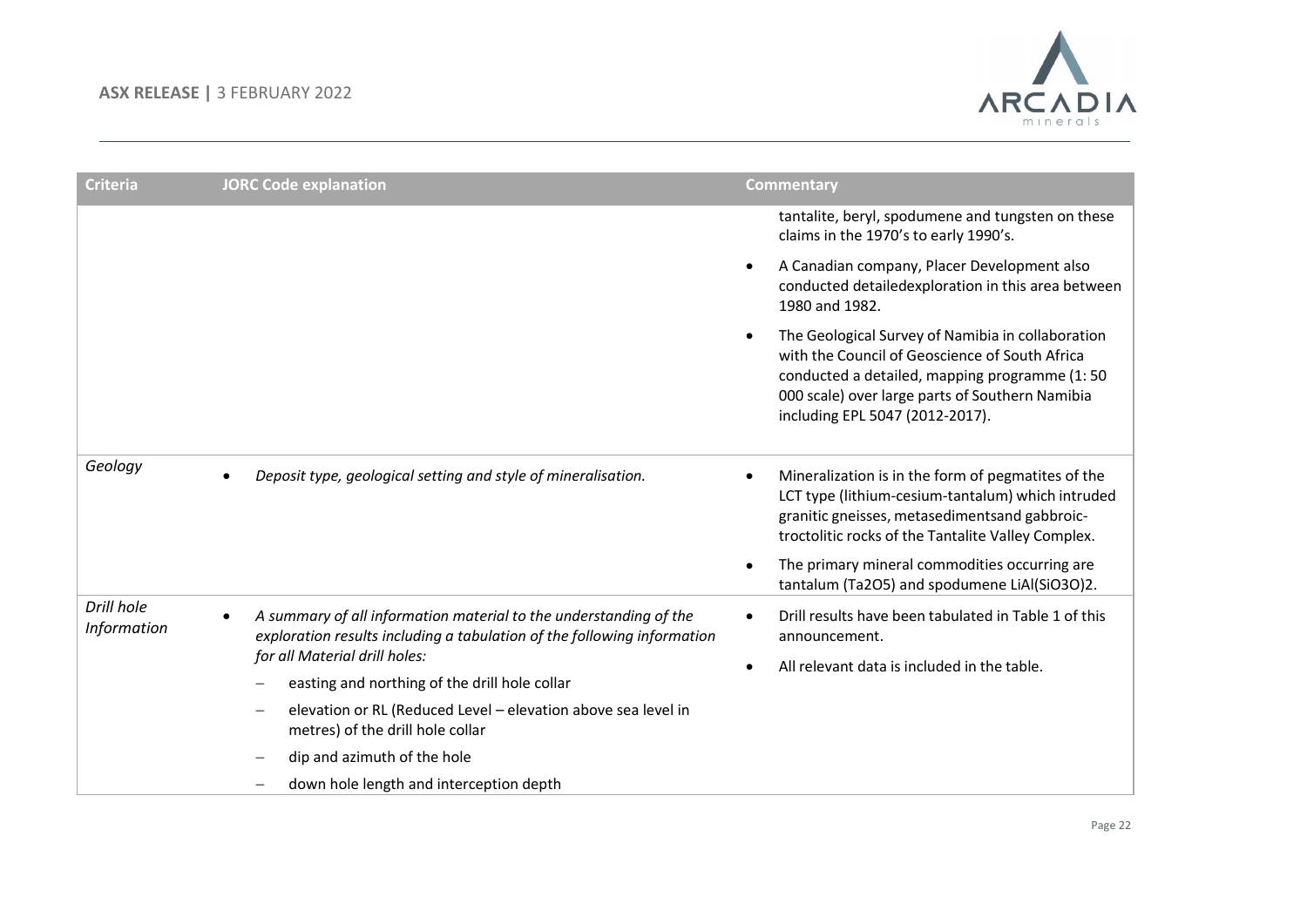

| <b>Criteria</b>                                                              | <b>JORC Code explanation</b>                                                                                                                                                                                                                                                            | <b>Commentary</b>                                                                                                                                     |
|------------------------------------------------------------------------------|-----------------------------------------------------------------------------------------------------------------------------------------------------------------------------------------------------------------------------------------------------------------------------------------|-------------------------------------------------------------------------------------------------------------------------------------------------------|
|                                                                              | hole length.                                                                                                                                                                                                                                                                            |                                                                                                                                                       |
|                                                                              | If the exclusion of this information is justified on the basis that the<br>$\bullet$<br>information is not Material and this exclusion does not detract from the<br>understanding of the report, the Competent Person should clearly<br>explain why this is the case.                   |                                                                                                                                                       |
| Data<br>aggregation<br>methods                                               | In reporting Exploration Results, weighting averaging techniques,<br>$\bullet$<br>maximum and/or minimum grade truncations (eg cutting of high<br>grades) and cut-off grades are usually Material and should be stated.                                                                 | The thickness and grade in table 1 was calculated<br>$\bullet$<br>over the wholeintersected pegmatite using a<br>weighted average calculation method. |
|                                                                              | Where aggregate intercepts incorporate short lengths of high grade<br>$\bullet$<br>results and longer lengths of low grade results, the procedure used for<br>such aggregation should be stated and some typical examples of such<br>aggregations should be shown in detail.            |                                                                                                                                                       |
|                                                                              | The assumptions used for any reporting of metal equivalent values<br>$\bullet$<br>should be clearly stated.                                                                                                                                                                             |                                                                                                                                                       |
| Relationship<br>between<br>mineralisation<br>widths and<br>intercept lengths | These relationships are particularly important in the reporting of<br>$\bullet$<br><b>Exploration Results.</b>                                                                                                                                                                          | The drill holes were all drilled vertical, with the<br>$\bullet$<br>pegmatites dipping onaverage $12.330$ to the SE.                                  |
|                                                                              | If the geometry of the mineralisation with respect to the drill hole angle<br>$\bullet$<br>is known, its nature should be reported.                                                                                                                                                     | The pegmatite thickness intercepted range from<br>$\bullet$<br>0.85 m to 9.66 m.                                                                      |
|                                                                              | If it is not known and only the down hole lengths are reported, there<br>$\bullet$<br>should be a clear statement to this effect (eg 'down hole length, true<br>width not known').                                                                                                      |                                                                                                                                                       |
| Diagrams                                                                     | Appropriate maps and sections (with scales) and tabulations of<br>$\bullet$<br>intercepts should be included for any significant discovery being<br>reported These should include, but not be limited to a plan view of drill<br>hole collar locations and appropriate sectional views. | The appropriate diagrams and tabulations are<br>supplied in the mainreport.                                                                           |